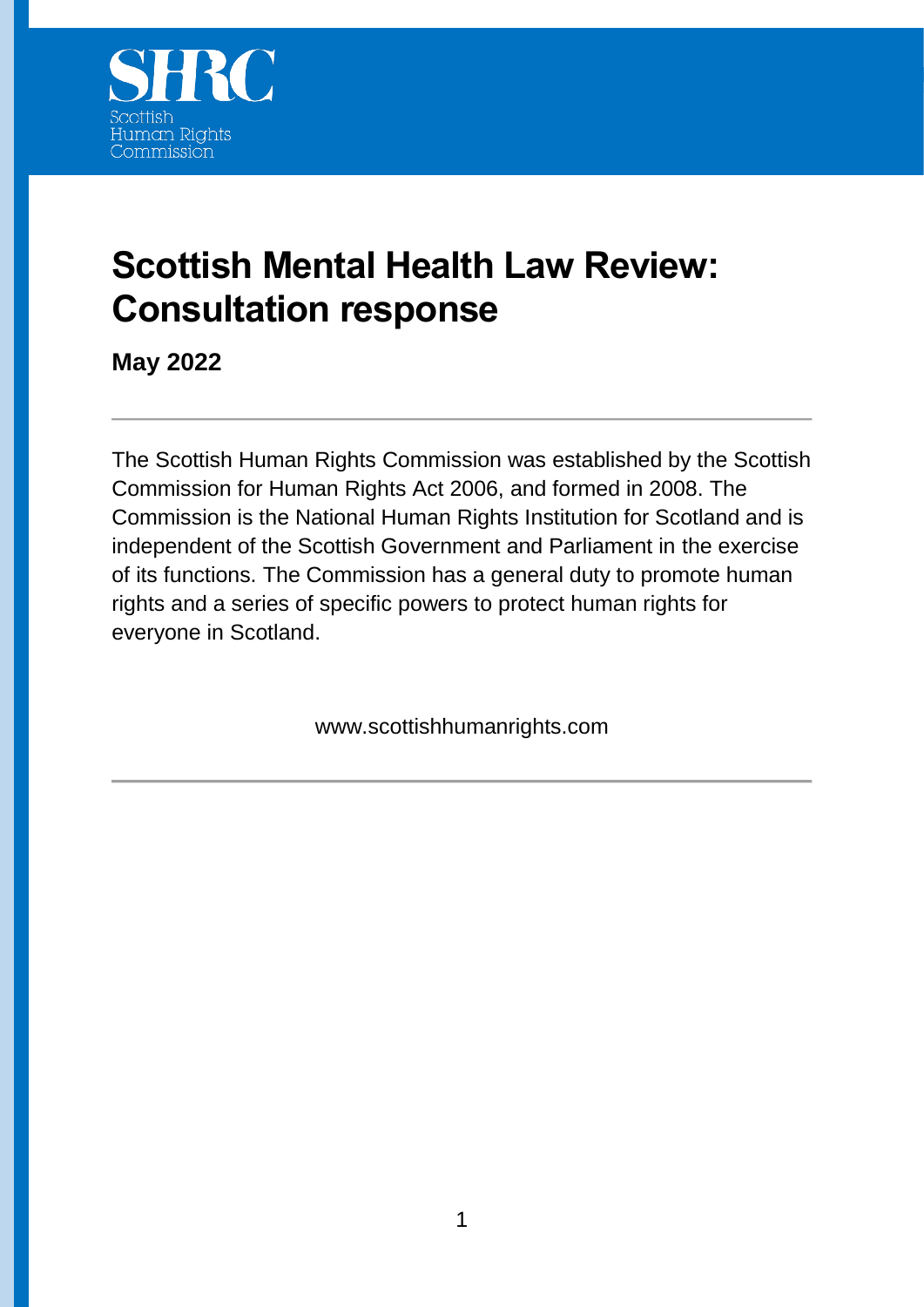## **Introduction**

In 2017, the Commission highlighted the following priorities for action in relation to mental health and incapacity reform $1$ :

- "*Set out a road map for reform of the full legislative framework (the Mental Health (Care & Treatment)(Scotland) Act 2003, the Adults with Incapacity (Scotland) Act 2000 and the Adult Support and Protection (Scotland) Act 2007), with the participation of people with lived experience*
- *Ensure supported decision-making is at the heart of Adults with Incapacity reform already underway*
- *Coordinate the existing/proposed reviews in line with the Convention on the Rights of Persons with Disabilities (CRPD), with the aim of achieving supported decision-making.*
- *Devote resources to exploring supported decision-making in practice*
- *Implement the five actions proposed by the Special Rapporteur on the Right to Health."<sup>2</sup>*

We are pleased to see that the proposals of the Scottish Mental Health Law Review (the Review) seriously engage with and advance each of these priorities. It is evident throughout the proposals that the Review has identified the relevant human rights standards, considered what they require and sought to offer proposals which advance those requirements. This is fundamental to the application of a human rights based approach. As a consequence of this effort, we support the main thrust of the proposals, which we believe offer practical solutions to complex human rights questions. Accordingly we have not responded to every idea put forward, rather sought to address areas where we have something to add.

Alongside the Equality and Human Rights Commission, we are part of the UK Independent Mechanism that was established by the UK under Article 33(2) of the UN Convention on the Rights of Persons of Disabilities (CRPD) to promote, protect and monitor implementation of the Convention. We have therefore particularly considered how the proposals seek to further implement CRPD.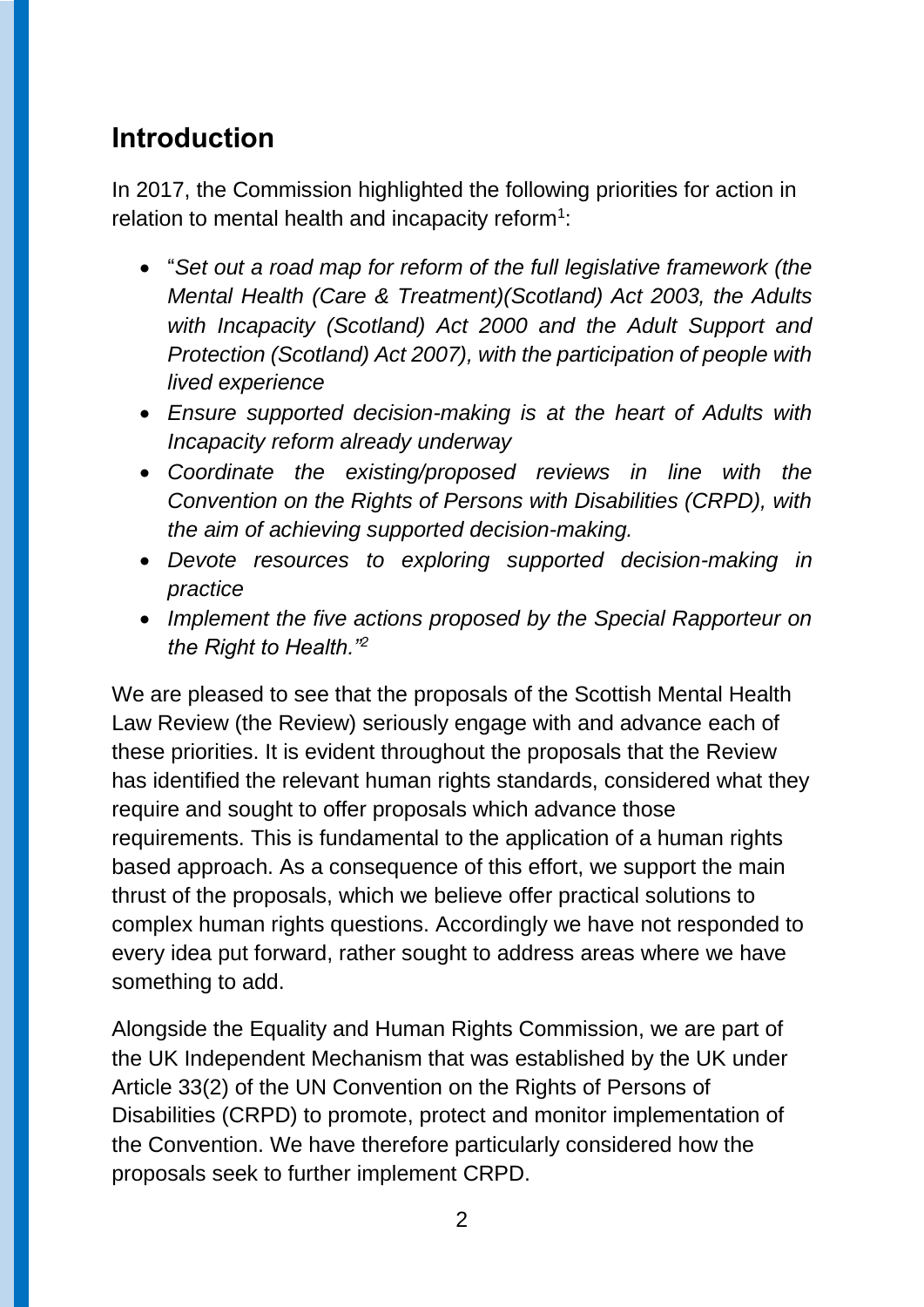We have written extensively on the human rights framework that underpins mental health and incapacity law<sup>3</sup> which is also explained throughout the proposals. We have therefore not narrated the framework in this response. As previously, we acknowledge that there is some degree of tension between the obligations imposed by the European Convention on Human Rights (ECHR) and CRPD with regard to mental health and incapacity laws, and we do not attempt to provide a definitive answer to these in every case. Our comments reflect our interpretation of human rights standards at present. We previously called for collaborative work to resolve these issues which we believe the Review has now undertaken and we trust they will continue to do so.

The Commission continues to believe that it is possible to discern an international consensus among human rights bodies that we must make concerted efforts to move away from substitute decision-making and towards supported decision-making. We believe the work of the Review has tackled this challenge directly and provided a set of draft proposals that would set Scotland on a fundamentally new path in realising the human rights of people with mental health issues. The final goal must ultimately remain the removal of non-consensual treatment, however, we believe the proposals provide key elements of the roadmap towards that goal.

As the Consultation also identifies, these proposals sit alongside wider incorporation of a range of international human rights treaties, through a Human Rights Bill. Most importantly for the purposes of this consultation, this includes the entirety of CRPD along with a general right to health (contained both in CRPD and in the International Covenant on Economic, Social and Cultural Rights). The work of the Review is an important exercise in taking forward incorporation of the human rights which specifically apply in the area of mental health, in a detailed and considered manner. As the detail of wider incorporation is under development, it is not possible to say definitively where each specific duty should fall – whether a piece of mental health legislation or the wider Human Rights Bill – but it will be crucial to determine this as the work of incorporation continues.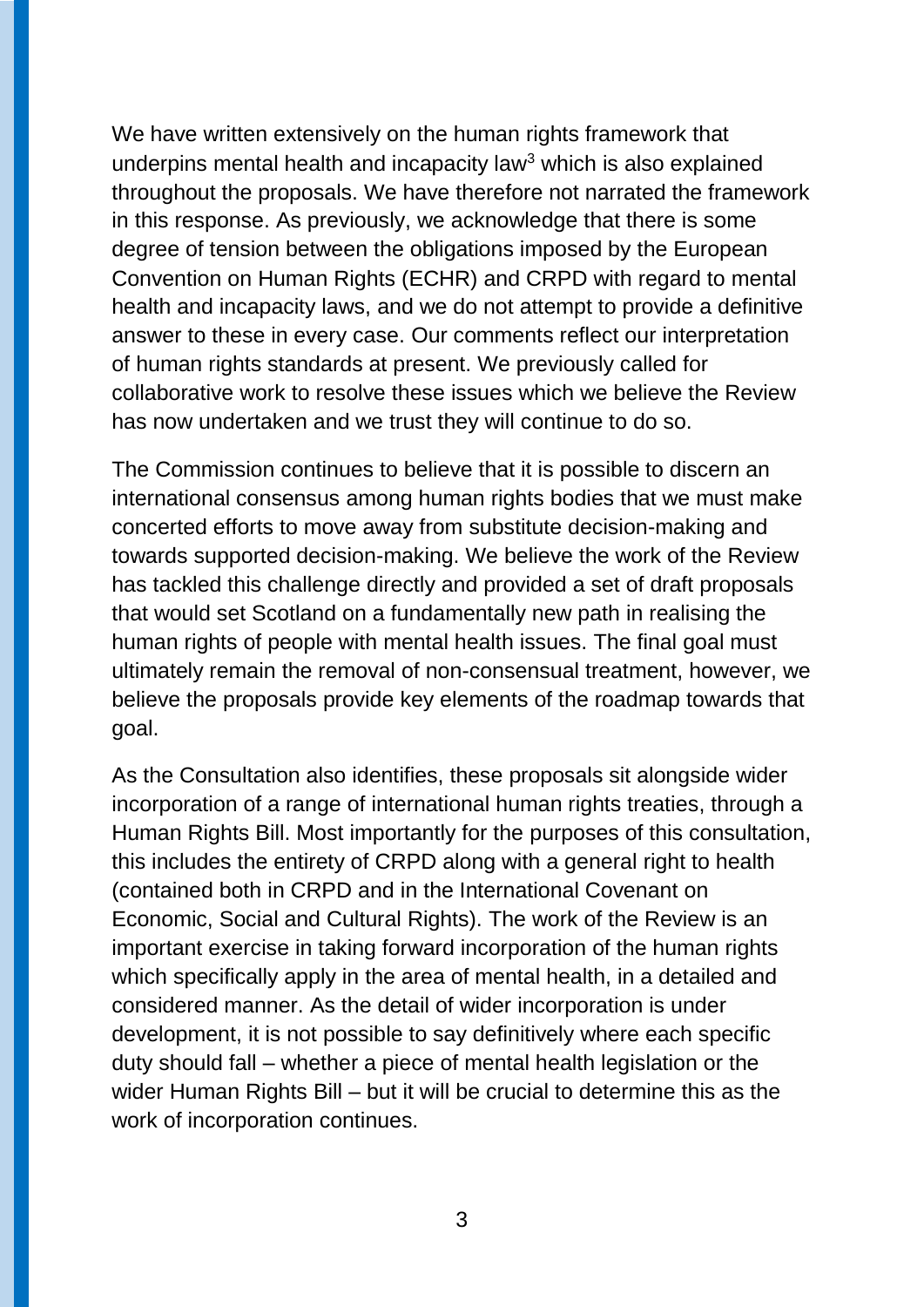Incorporation of CRPD into Scots law means that public authorities will be under a duty to comply with the requirements of CRPD. In our view, implementing these proposals would bring Scotland much closer to achieving compliance with the rights within CRPD relevant in the area of mental health, in particular, the rights to equal recognition before the law, liberty, health and independent living.

### **Chapter 2: What is the purpose of the law?**

### **Purpose and principles**

The Commission has, for many years, advocated the reform of mental health and capacity law towards supportive and enabling legislation, focused on delivering access to human rights, as opposed to governing restrictions on them. We therefore strongly support the proposals for a new purpose for mental health law, "to ensure that all the human rights of people with mental disorder are respected, protected and fulfilled". In achieving that, we agree that the legislation must extend beyond a focus on compulsory treatment and should take into account the full range of human rights set out in international human rights treaties, including economic, social and cultural rights. The proposals appropriately focus on CRPD as the primary source of standards in this area and we are broadly supportive of the analysis of its requirements, subject to any comment offered below. As such, we have not sought to repeat those requirements where we agree with the conclusion arrived at.

We are not of the view that mental health and incapacity law requires to be abolished in order to comply with CRPD, *provided* it is reformed as a supportive piece of legislation, and based on non-discriminatory grounds. General Comment No.1 of the Committee on the Rights of Persons with Disabilities, on the right to equal recognition before the law, requires that States "must immediately begin taking steps towards the realization of the rights provided for in Article 12. Those steps must be deliberate, well-planned and include consultation with and meaningful participation of people with disabilities and their organizations".<sup>4</sup> We consider that the proposals made here meet these requirements and represent a fundamental shift in the approach of mental health and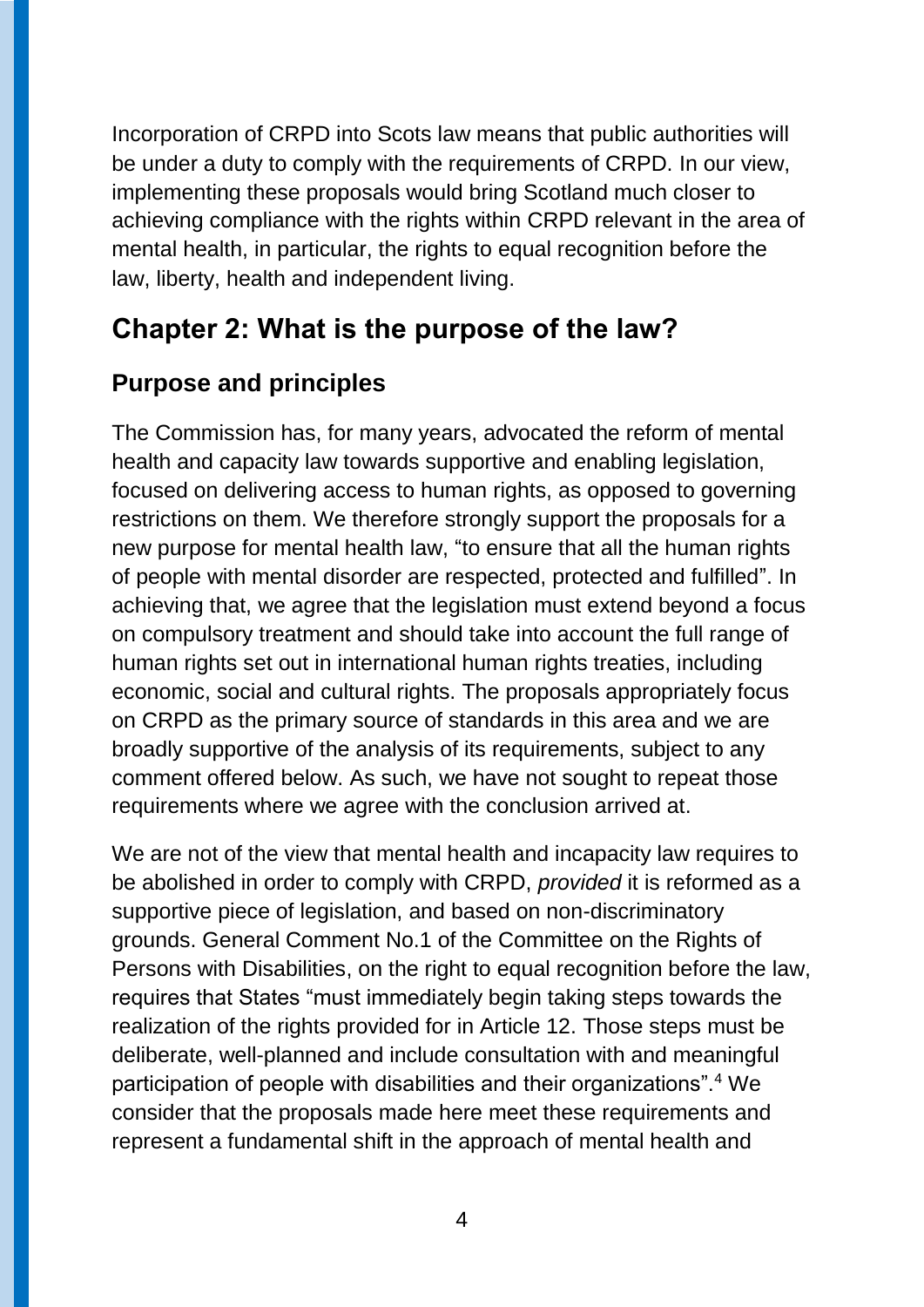incapacity law. They present a clear roadmap for achieving the end goal of eradicating non-consensual practices.

As identified above, there is significant overlap with the wider exercise of incorporation of international human rights treaties in Scotland. As is evident from the range of issues covered in the proposals, mental health and incapacity law raises many specific human rights issues and we believe that a specific piece (or pieces) of legislation remains necessary. The provisions of that legislation must complement and cohere with the wider Human Rights Bill.

In terms of the new principles proposed, the Human Rights Bill may seek to explore the concept of 'dignity' as a founding principle to the delivery of human rights. The principles of both pieces of legislation should be developed in tandem to ensure cohesion. With regard to mental health law, dignity could be developed to encompass the protective aspects of CRPD, where, for example, positive action is required to prevent a person from suffering ill-treatment.

The key concepts of economic, social and cultural rights (progressive realisation, minimum core obligations, maximum available resources and non-retrogression) will all be developed in the Human Rights Bill. The proposals suggest a legal requirement for Scottish Government to establish core minimum obligations to people with mental disorder in relation to e.g. the right to the highest attainable standard of physical and mental health and the right to independent living. We believe these can complement the general obligations set out in the Human Rights Bill while offering specificity to the context of mental health.

The duties on public bodies and accountability for those duties are crucial. At this stage, we cannot say how these would overlap with similar duties set out in the Human Rights Bill, however a holistic accountability structure would be desirable.

We agree that the Mental Health Strategy has an important role to play in delivering the progressive realisation of human rights, however, the duty of progressive realisation should also be reflected in the statutory duties on public bodies. Article 2.1 of the International Covenant on Economic, Social and Cultural Rights obliges States to ensure that they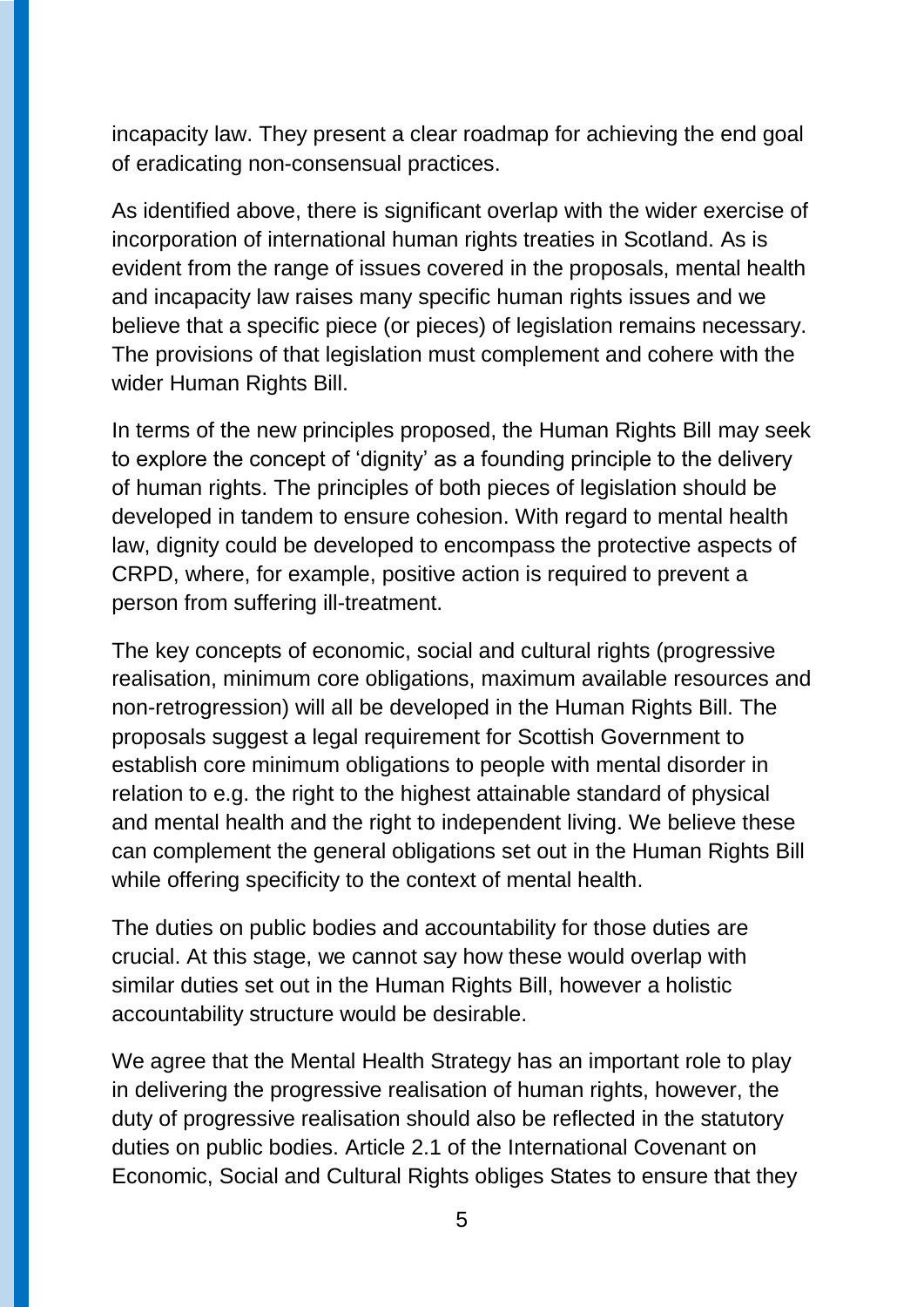effectively use the maximum of their available resources to progressively achieve the full enjoyment of economic, social and cultural rights for all. This duty is of equal importance with that of ensuring the minimum core and would have application to the local activities of Health and Social Care Partnerships, as much as to national activities of the Scottish Government. For example, the choices of a Partnership in how to spend their budget should be taken within the parameters of these human rights requirements. This duty should therefore be equally subject to monitoring and accountability as a duty to deliver the minimum core.

### **Requirements which follow from particular human rights and system-wide changes including culture change**

The proposals identify a series of human rights issues affecting people with mental health issues which may require specific duties or action. These reflect a range of CRPD obligations (Article 8 Awareness-raising, Article 9 Accessibility, Article 19 Living independently and being included in the community, Article 25 Health, Article 26 Habilitation and rehabilitation, Article 28 Adequate standard of living and social protection) which require concerted action and which we support. The proposals to strengthen sections of the 2003 Act are a practical way of building a broader understanding of human rights standards into existing duties. The plan for system-wide change is ambitious and implements the general obligations of Article 4 CRPD including, importantly, the obligation to closely consult with disabled people in the development and implementation of legislation, policies and decision-making practices.

We comment on the role of monitoring in Chapter 8, however it will be important to build in clear mechanisms by which action under the Mental Health Strategy and wider activity towards system-change will be informed by that monitoring. Clear attributable duties will be required to ensure accountability for acting on the human rights issues raised by monitoring.

## **Chapter 3: Supported decision-making**

The realisation of supported decision-making is at the core of compliance with Article 12 CRPD. We agree that what is required is the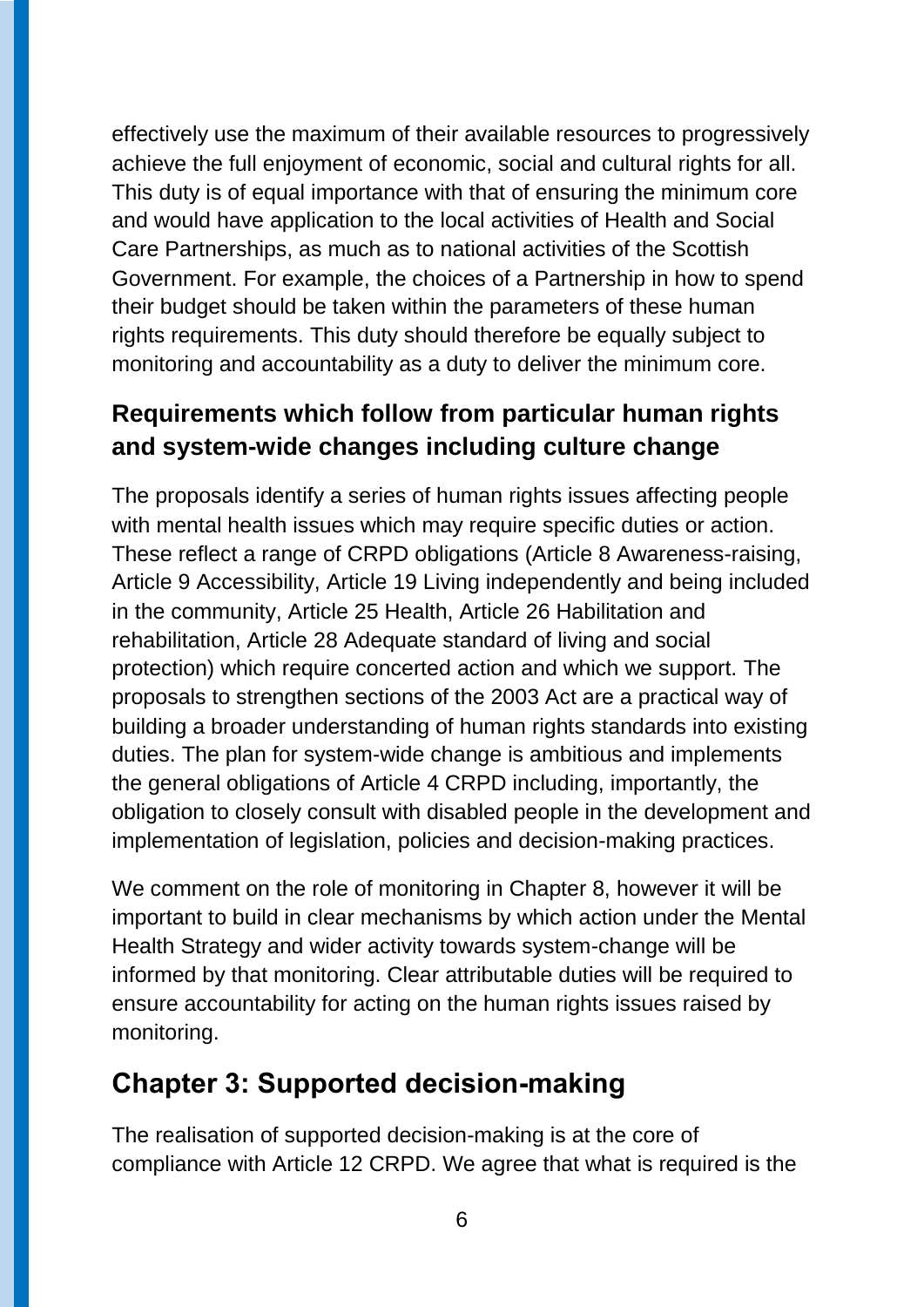development of a comprehensive regime of supported decision-making, which should apply in all situations and, especially, where nonconsensual interventions and treatment are being considered. In challenging situations, such as where the individual's will and preferences are not known, in a crisis, or where will and preference appear to conflict, supported decision-making becomes all the more important and requires additional efforts. This may result in a "best interpretation of will and preference" based on what is known of the individual and their wishes.

#### **Range of support to be offered**

General Comment No.1 requires that States "establish, recognize and provide persons with disabilities with access to a broad range of support in the exercise of their legal capacity…premised on respect for the rights, will and preferences of persons with disabilities"<sup>5</sup> and it is clearly envisaged that this would be made up a range of mechanisms which may be suited to different purposes. We agree therefore that this can be made up of developments in mechanisms already in existence, reoriented towards the primacy of the individual's rights, will and preferences, in tandem with new mechanisms.

Across each of these mechanisms, it will be important to clarify their legal effect, in particular, the extent to which they are binding and the circumstances in which they can be overridden.

We support the following proposals for specific further provision for supported decision-making:

- Explicit legislative provision for advance directives: This must include clear, narrow limits on when an advance directive can be overridden;
- Statement of rights, will and preferences: We supported the Rome Review's recommendation for a statement of rights, will and preferences. We support measures that place emphasis on finding out the individual's will and preferences and put them at the heart of the decision-making process, as a practical step in strengthening the right to legal capacity. Scrutiny and justification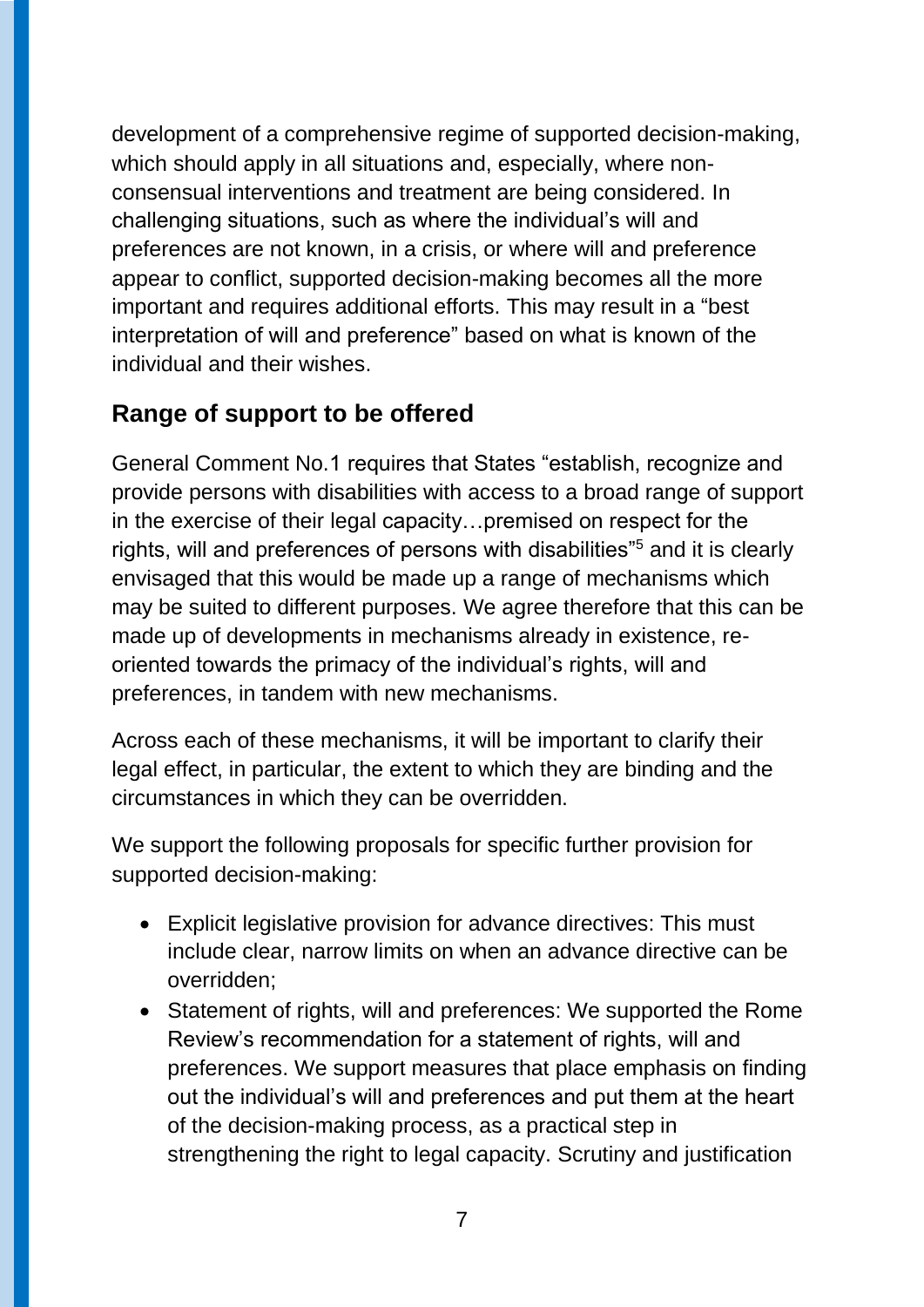for decisions which conflict with expressed will and preference is important and can also drive consideration of the impact on the individual's rights into the heart of decision-making in practice. We will be interested to see proposals developed as to the circumstances in which these can be overridden, although we believe that they should be very specific and narrow. It will be essential that there is scope to challenge an overriding decision by the individual or interested parties. The Mental Health Tribunal or Mental Welfare Commission should have a role in scrutinising these decisions and we would like to understand better how this overlaps with scrutiny of the Autonomous Decision-Making (ADM) test;

- Decision-making supporter: We have commented further, in support of this role, in Chapter 10;
- Independent advocacy offered on an opt-out basis;
- Specialist support in legal and administrative proceedings, including reframing the role of curators and safeguarders: The ECHR case AN v Lithuania<sup>6</sup> found that the right to a fair trial was violated where, in capacity proceedings regarding an individual with mental health issues, there was no one at the hearing to put forward matters in support of the individual's claims. We believe this calls into question the current situation where, if a curator or safeguarder agrees with the professionals that a proposal which goes against a person's wishes is in their best interests, there is no one representing the individual's will and preference and examining witnesses on that basis, with equality of arms. We believe the individual's will and preference should always be represented on an equal basis with the case to the contrary;
- Non-instructed advocates: The provision of non-instructed advocacy would be a practical means of realising the idea of "a best interpretation of the person's will and preference", as required by CRPD and broadening our understanding of supported decision-making for those who are unable to express their will and preference verbally. However, consideration will be required as to the extent of any legal authority vested in a non-instructed advocate and routes to challenge their interpretation of will and preference;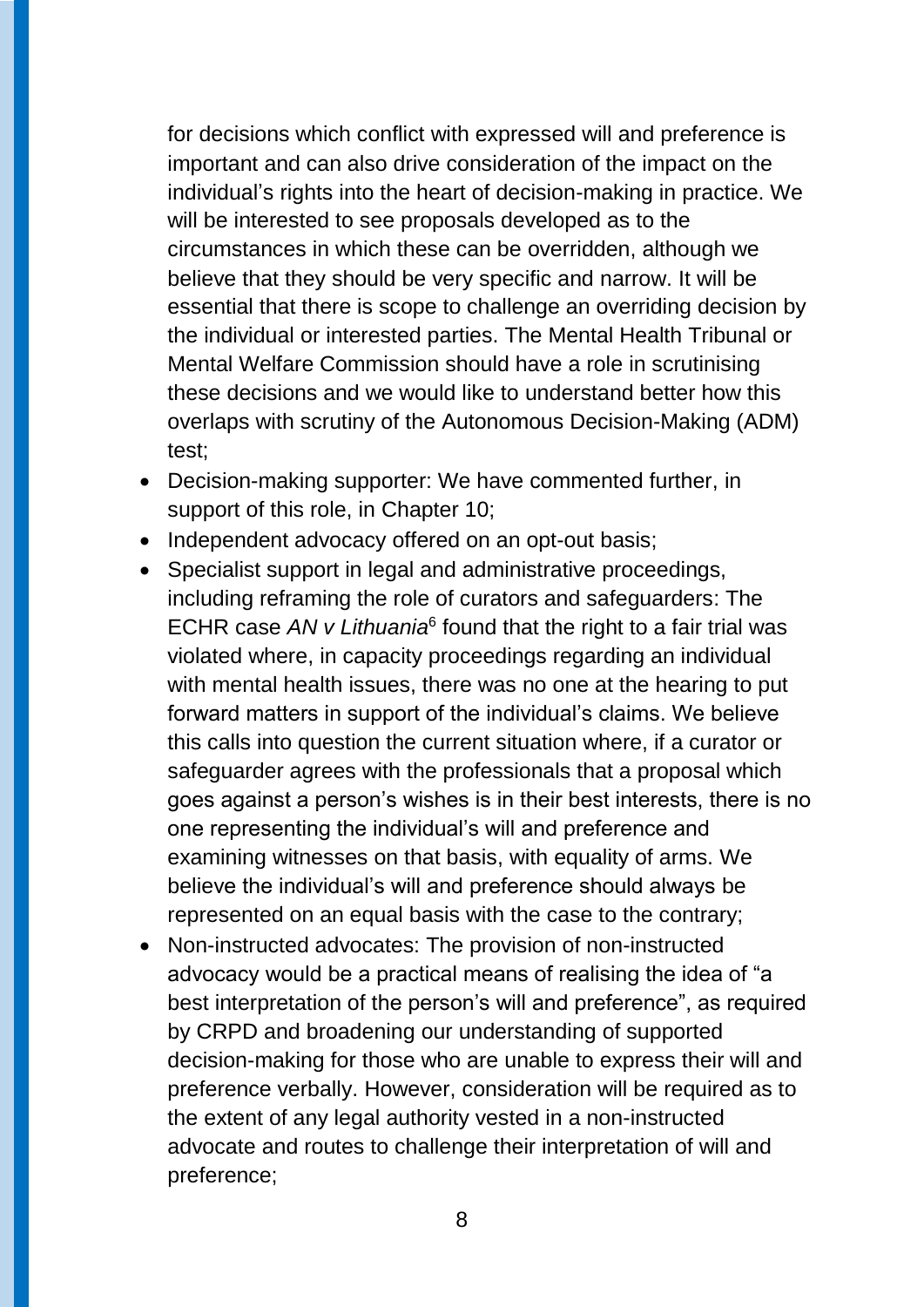- Use of the supported decision-making framework to identify and mitigate controlling influences;
- Development of a set of principles for support for decision-making.

#### **What needs to happen practically to facilitate successful implementation of SDM?**

The Consultation raises the question of whether a duty on public bodies should be created, to ensure that everyone who requires it has access to support for decision-making. As we have said before<sup>7</sup>, we believe that supported decision-making needs to be explicitly built into processes, with duties attached and the scrutiny of the performance of those duties made more robust. One of the drawbacks of a wide ranging supported decision-making scheme is that delivery becomes rather diffuse, risking gaps in provision for those less able to access it. It must therefore be clear where accountability lies for ensuring that an appropriate level of supported decision-making has been provided. We believe that the intention to provide supported decision-making requires to be backed up by an attributable duty and to require evidence of its being performed.

We discuss the requirements of access to justice at Chapter 8 on accountability. The primary human rights duty is to provide an effective  $remedy<sup>8</sup>$ , in recognition of the fact that rights can become meaningless if there are no consequences when they are breached. They also require that administrative remedies must be challengeable through a judicial procedure and that there must be clear consequences for authorities who do not comply with the reparations ordered by a competent tribunal. We believe that it will be important that a judicial body is able to assess whether the provision of supported decision-making has been adequate and to require action if not. We note that supported decision-making is intended to be part of the HRE process (addressed in Chapter 5 below) which provides opportunities for remedy and appeal. The judicial body should be provided with information on the steps that the professionals have taken to support a person's own decision-making. It would also need to address any alternatives available and why they are or are not suitable, to ensure that barriers causing the individual's disability are addressed.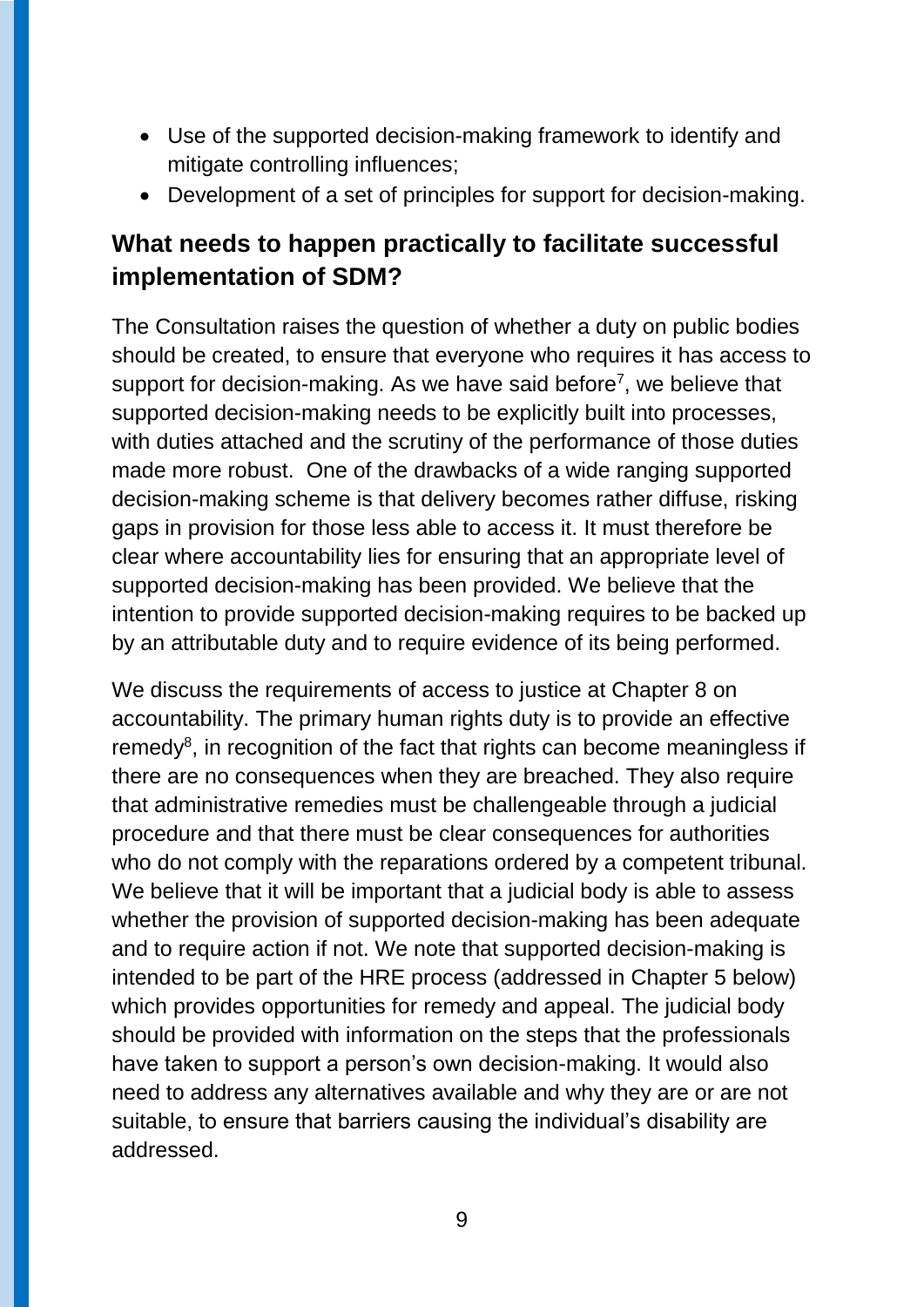Alongside development of existing models of supported decision-making discussed above, we also believe that ambitious thought is required to develop new models for the most challenging situations, if we are to arrive at the goal of removing non-consensual treatment and interventions. The CRPD Committee urged the State Party to step up efforts to foster research, data and good practices in the area of, and speed up the development of, supported decision-making regimes.<sup>9</sup> The establishment of a central body, such as a Centre for Excellence, has potential, if appropriately resourced and its outputs embedded in policy and practice.

### **Chapter 4: The roles and rights of carers**

We support efforts to give further recognition to carers' rights and to the important role played by carers in supporting the realisation of the human rights of those they care for, especially as facilitators of supported decision-making.

In addition to awareness raising and training for professionals, carers may also need support to assist them to play their role in the various mechanisms proposed. Advocacy and training for carers could be provided for.

## **Chapter 5: Human rights enablement**

### **Human rights enablement (HRE) framework**

We support the inclusion of a framework which brings explicit and specific consideration of human rights to the forefront of care and support. The suite of HRE framework, supported decision-making and an autonomous decision-making test combine to ensure a focus on realising the human rights of the individual, not just in times of crisis and intervention, but in daily practice. While they address the key challenge of implementing Article 12 CRPD by focusing on the individual's will and preference, they also provide a framework for considering the full range of human rights that might be impacted in any given case. The process of HRE would allow for careful consideration of the legitimate aim for restricting a person's rights and the most proportionate means of doing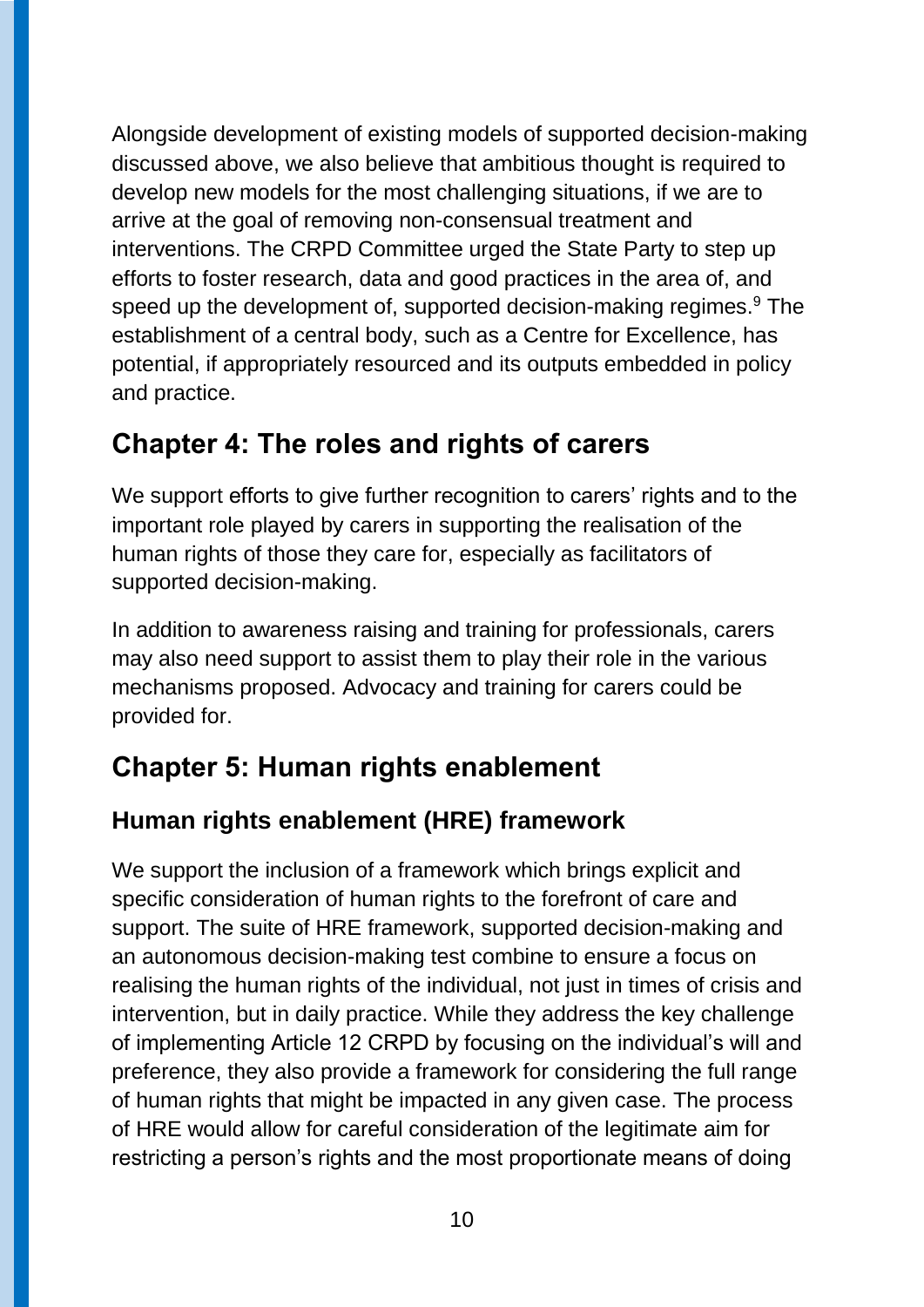so, and allows for scrutiny and accountability for that decision. It also enables consideration of duties to take proactive action to fulfil economic, social and cultural rights.

It will be important to clarify the level of weight to be given to a person's autonomous decision. We consider that both "priority" and "special regard" are somewhat vague. We consider that a clear rebuttable presumption with stringent criteria attached to any rebuttal would more clearly ensure respect for the will and preference of the individual in line with Article 12 CRPD. We consider that the principle proposed by the Essex Autonomy Project<sup>10</sup> – that there should be a rebuttable presumption that effect should be given to the person's reasonably ascertainable will and preferences, subject to the constraints of possibility and non-criminality, rebuttable only if it is shown to be a proportional and necessary means of effectively protecting the full range of the person's rights, freedoms and interests – should be reflected in the amended principles. It would help to cement the foundation of the amended legislation in respect for legal capacity, while taking account of the permitted grounds for interference with Article 8 ECHR.

Carrying out a meaningful and informed HRE will require an in-depth understanding of a wide range of human rights, their content and requirements. The process of identifying relevant human rights, including economic, social and cultural rights, considering their requirements and balancing them up, as identified, cannot be prescribed as a tick-box exercise. Guidance and continuous training on applying human rights in practice will be necessary. Processes of challenge will also be important in assisting practitioners to learn any gaps or errors in their assessment. The FAIR framework<sup>11</sup> may be a useful starting point to lead practitioners through an assessment, as it is geared towards identifying responsibilities and reviewing action arising from the human rights assessment.

Scrutiny and challenge will also provide accountability for the process of assessment and the decisions made. For this reason, we believe there must be, identified at the outset, a professional with responsibility for ensuring proper coordination. As we have said elsewhere, all duties must be attributable to a specific individual. Mental Health Officers would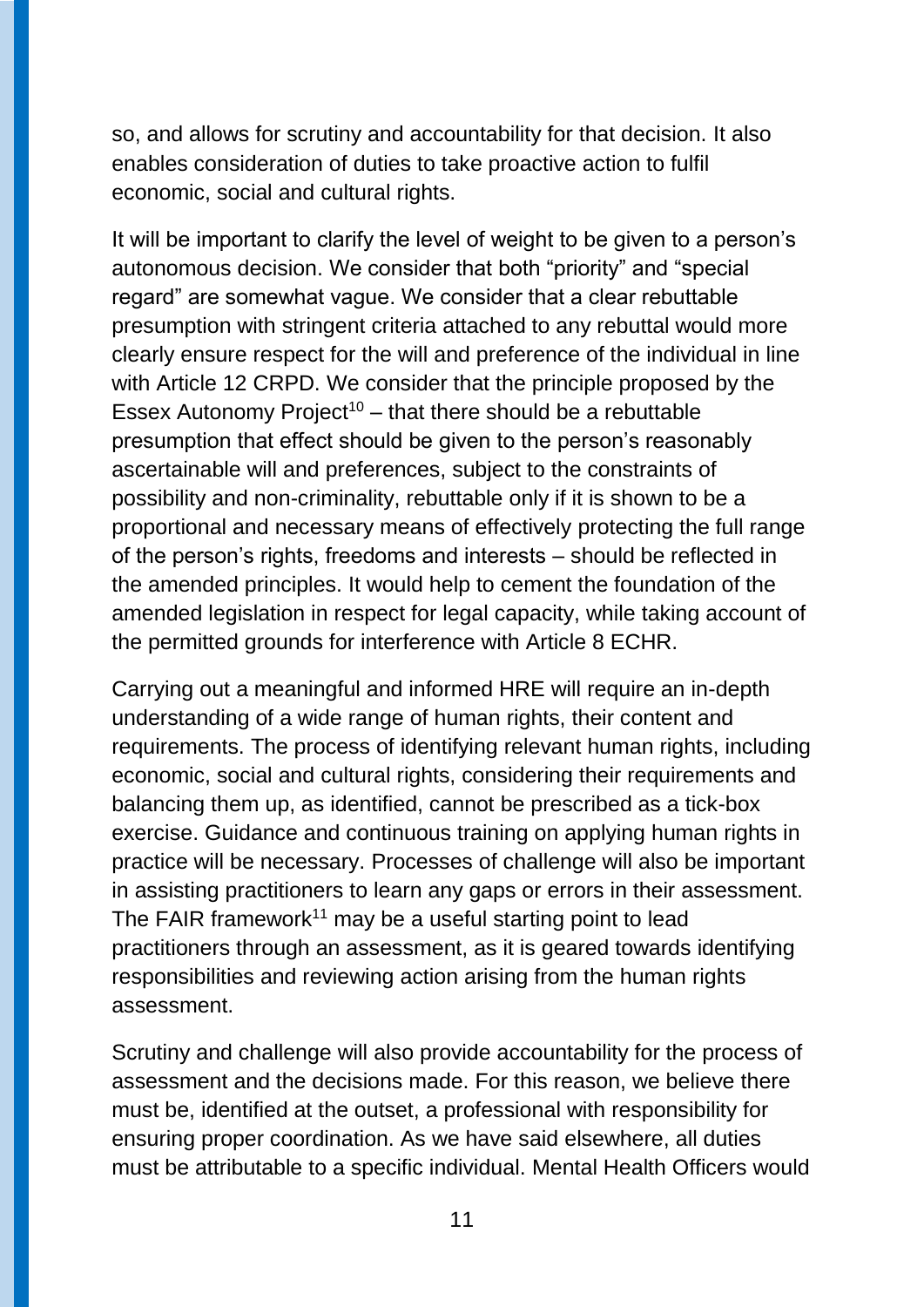seem to be most suitable to this role and should already have some grounding in making human rights assessments. However, if a MHO is not involved, a broader category of persons could be prescribed which might include social workers and key medical professionals.

We appreciate that the circumstances in which a HRE is required will not be definitively set out, however, we agree that the events listed on p.73 should trigger an HRE or a review of an existing one.

### **Remedy and appeal**

We agree with the proposals for an escalating process of appeal, culminating in review by a judicial body.

We also see merit in external bodies having the right to request review on behalf of individuals. The Mental Welfare Commission would be an appropriate body to deal with individual and possibly systemic cases.

As regards possible powers for the Scottish Human Rights Commission, as it stands under the Scottish Human Rights Act 2006 section 6(1), we do not have the power to ask the court (or Tribunal) to review whether it is reasonable that the rights of any group or individual are not being met. The Commission is of the view that the inclusion of the Commission within legislation would have to be reflected in the Scottish Commission for Human Rights Act 2006 which sets out the Commission's general mandate and specific legal powers. Consideration is being given to the Commission's powers as part of the work that is underway in relation to the Human Rights Bill. In the Commission's view, any consideration of the powers of the Commission ought to be undertaken in a holistic way, taking all relevant factors into account.

## **Chapter 6: Autonomous decision-making test**

CRPD, alongside ECHR, recognises that there may be duties on the state to intervene to protect a person, from abuse or inhuman or degrading treatment, or risks to their life. Our understanding of the requirements of Article 12 CRPD is that any intervention which overrides a person's will and preference may be permissible but only on a nondiscriminatory basis, not based on the person's disability. Accordingly,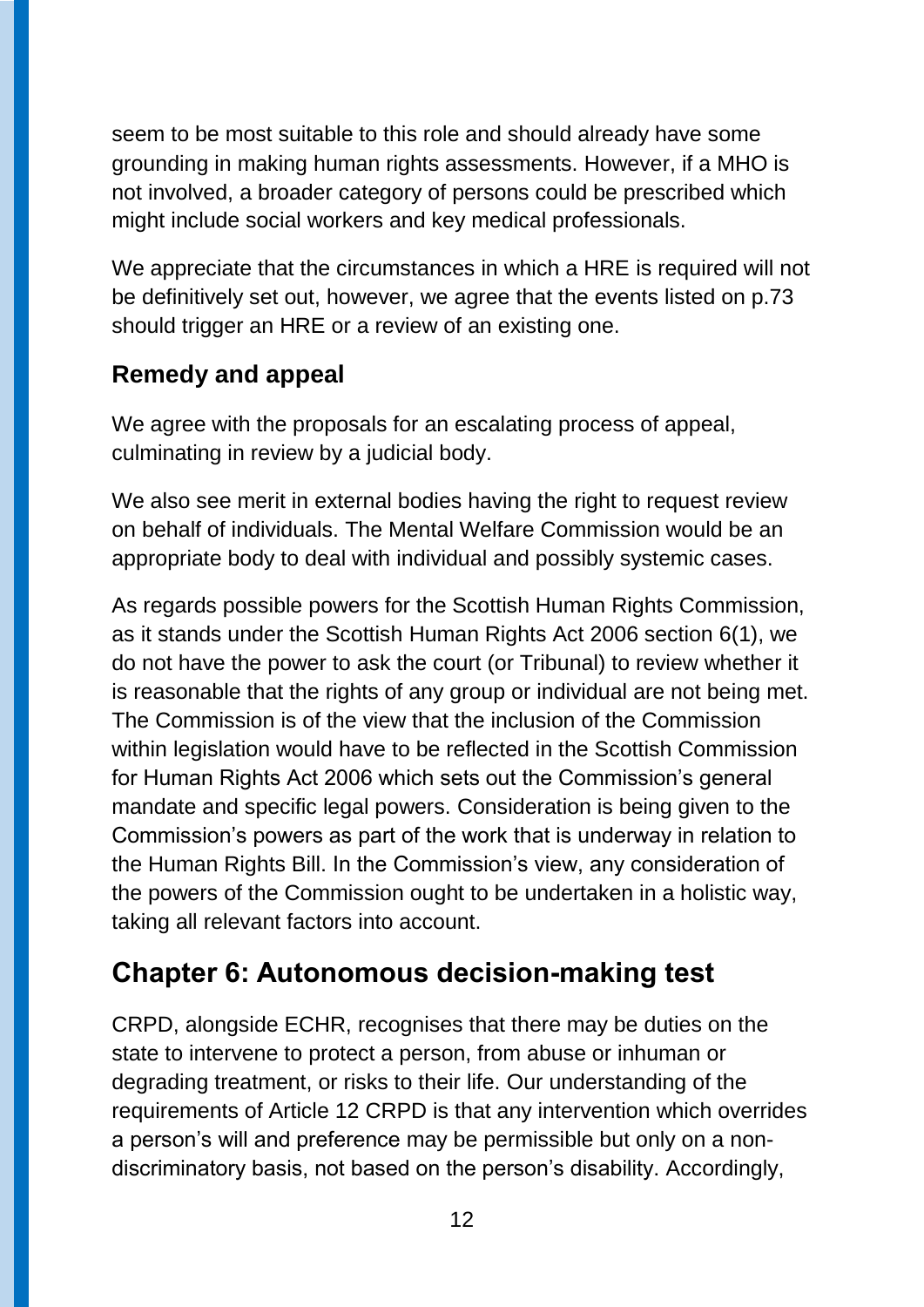we believe the current capacity and SIDMA tests require to be replaced with a disability-neutral test.

The "controlling influences" of crisis or the impact of a person's illness or condition take into account the permitted interferences with Article 5 ECHR on the basis of unsound mind and the *Winterwerp* criteria. <sup>12</sup> We consider that they provide a juncture between the requirements of Article 5 ECHR and CRPD. The role of diagnosis lies at this juncture. We believe that an appropriate role for diagnosis is in determining the nature of support and interventions that may be required, within a framework of supported decision-making. This shifts away from a discriminatory use of diagnosis to apply restrictions, towards one which takes account of a person's disability with a view to facilitating the exercise of their human rights, in particular, the right to legal capacity.

The *Winterwerp* criteria<sup>13</sup> apply only to the test for lawful psychiatric detention, which requires a diagnosis of "true mental disorder". For ECHR purposes, this would have to remain a component part of a deprivation of liberty specifically, but would not be required for the application of the autonomous decision-making (ADM) test to wider contexts. These might impact on other rights, such as the right to private and family life, to which the *Winterwerp* criteria do not apply. The test employs the essential ECHR components of proportionality, including that any departure from will and preferences must be for as short a period as possible, and that any restriction must be lawful, proportionate and non-discriminatory.

Across the test, we are pleased to see the emphasis on giving full effect to a person's will and preference, at all times, even in crisis. This accords with General Comment No.1 which requires that, at all times, "accurate and accessible information is provided about service options and that non-medical approaches are made available". <sup>14</sup> Similarly, we agree that the ADM test should not be applied until every support has been provided to maximise the person's decision-making ability. We support the idea of a process of examining and constructing the person's wishes leading, if necessary, to a best interpretation of will and preference. We believe this is what is envisaged by Article 12 CRPD in action. The weight accorded to will and preference needs to be clearly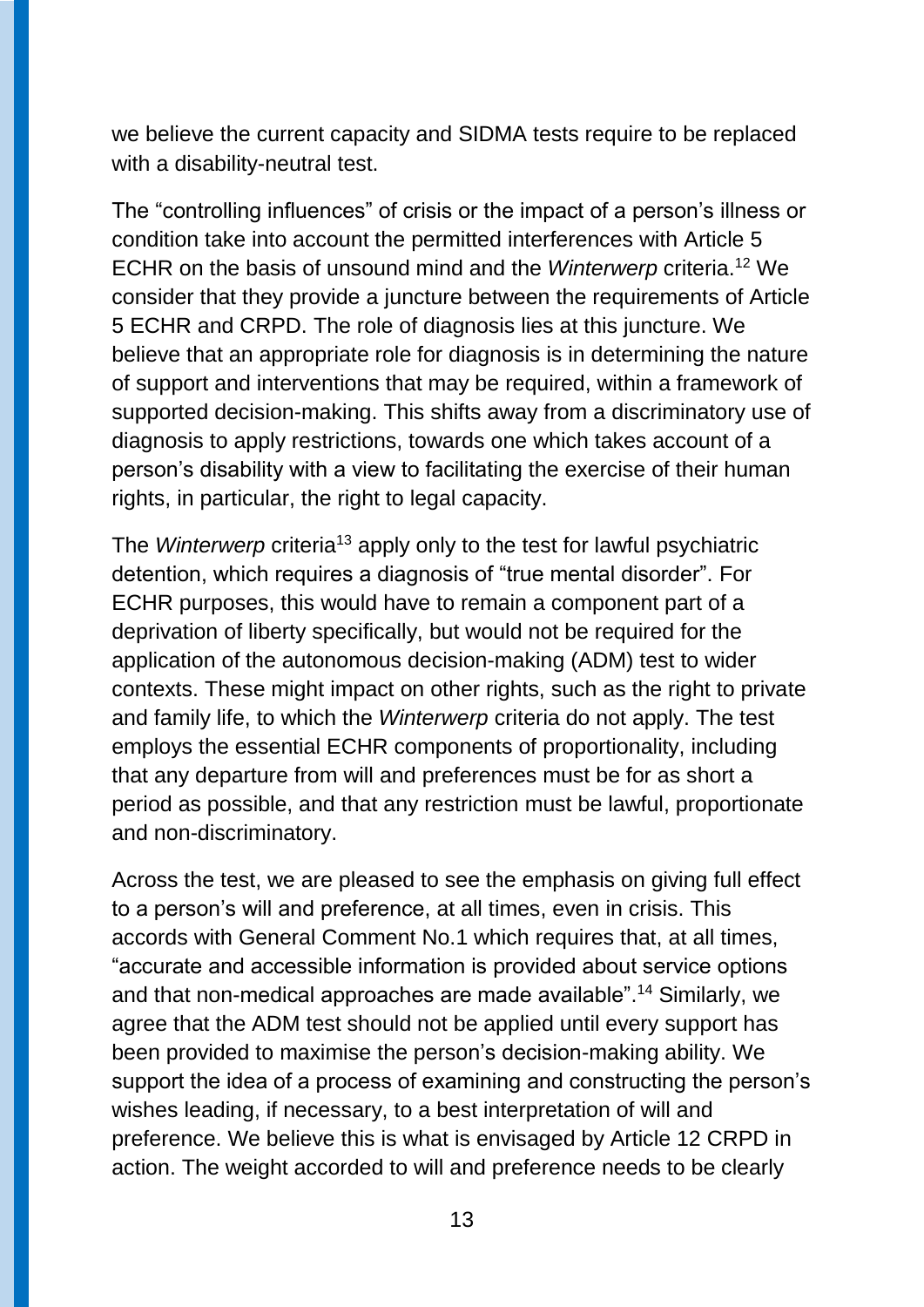defined. As above, we consider that a rebuttable presumption should be employed - that effect should be given to the person's reasonably ascertainable will and preferences, subject to the constraints of possibility and non-criminality, rebuttable only if it is shown to be a proportional and necessary means of effectively protecting the full range of the person's rights, freedoms and interests. As we have said previously<sup>15</sup>, we believe that "harm", clearly defined, is an appropriate, disability-neutral threshold for intervention.

We believe that separate authorisation should be required for treatment and detention. *X v Finland<sup>16</sup>* made clear that authority to detain and authority to provide non-consensual treatment require separate safeguards.

It is not entirely clear who is responsible for granting authority or for keeping the authorisation under strict review in an urgent situation. Our assumption from the proposals is that orders for detention and treatment would remain available, adapted to fit with new tests and in a judicial forum. Similarly, judicial authorisation for interventions currently permitted by AWI legislation would be adapted. Where a deprivation of liberty is concerned, judicial authorisation should be obtained as soon as possible to comply with Article 5.

For situations that do not require judicial authorisation, such as treatment covered by section 47 certificates, we do consider that it is important to provide a discrete route of appeal against the ADM decision. Articles 12 and 13 CRPD require that individuals must have the opportunity to challenge an interference with their right to legal capacity<sup>17</sup> which is not confined only to the most serious interferences. Appeal should be:

• accessible, affordable, timely and effective<sup>18</sup>: We consider that an appeal should go directly to external review to facilitate these requirements. The Mental Welfare Commission may be an appropriate body to carry out such review provided they had the power to overturn the ADM decision and ensure the review was effective.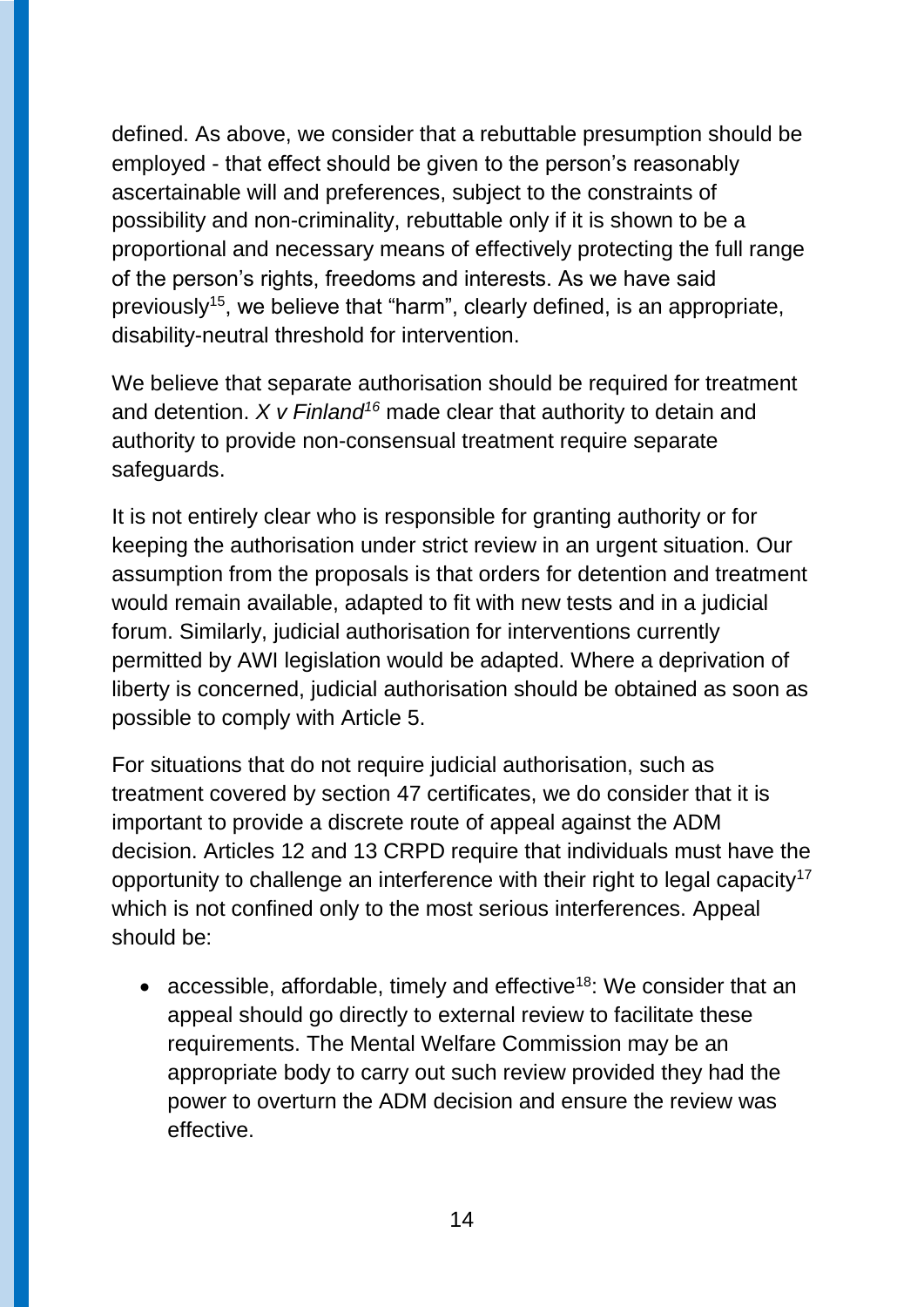- We believe that judicial consideration should be an option. CRPD does not make a distinction on the seriousness of the interference and, if a matter is important enough to an individual that they wish to seek judicial consideration, it ought to be considered a serious interference with their autonomy.
- Equality of arms: this should include access to support, such as independent advocacy and legal representation as well as an independent second opinion, if required.

## **Chapter 7: Reduction of coercion**

We are pleased to see consideration of the five actions proposed by the former UN Special Rapporteur on the Right to Health, Dainius Pūras, on which we have called for action. We believe a focus on these actions sets Scotland on a practical path towards eradicating coercion. We appreciate also the weight accorded to the views of people with lived experience on the sometimes necessary role of coercion, but requiring significant improvement in the experience of coercion. We support the ambition for Scotland to become a leader in taking a comprehensive approach to tackle coercion through a range of efforts and learning from best practice in alternative models across the world.

The process of developing improved practices should be tied to the process of monitoring and scrutiny so that areas for action identified can inform developments. We believe there is promise in providing powers to the Mental Welfare Commission, both to identify systemic areas for action and to require supports in individual cases to avoid the need for compulsion.

We believe that Part 16 treatment requires stronger safeguards including a right of challenge. Introducing authorisation for non-consensual treatment, separate from detention, which would require to be detailed and justified, would address the challenge of *X v Finland* and provide robust scrutiny by a judicial authority.

The Commission has also called for the extension of excessive security appeal provisions to low secure care and beyond and we are pleased that this is now being considered (here and in Chapter 8). For an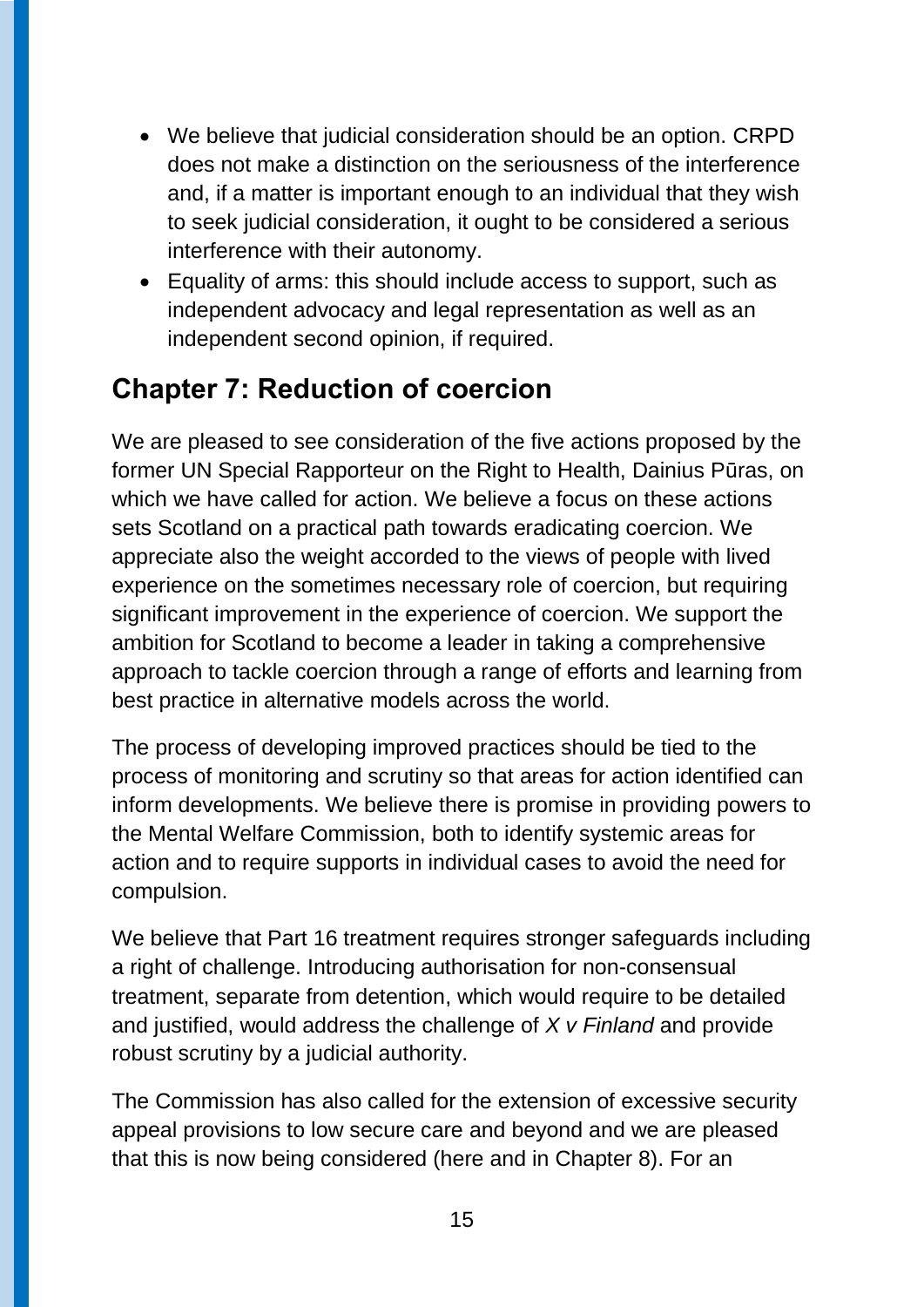individual to be detained in conditions of excessive security engages the right to private and family life (Article 8 ECHR) and, potentially, even the right to freedom from inhuman or degrading treatment (Article 3 ECHR)<sup>19</sup>. Restrictions imposed by conditions of excessive security must therefore be justified. Restrictions must have a legal basis, pursue a legitimate aim, and be a proportionate means of achieving that aim. All patients have these rights and we do not see sufficient justification for denying this right of appeal to patients in low secure settings. Appeals of this nature would also provide an impetus to develop community-based services in the same way that the introduction of this right for people in the State Hospital has led to the development of the estate of medium secure provision.

We agree that requirements for services to record, reflect on and reduce coercive practices would contribute to its eradication. Within this, we believe that restraint and seclusion practices must be identified separately to other forms of coercion, in recognition of their seriousness. Restraint and seclusion are forms of coercion with a particularly serious impact on the individual's human rights, in particular, the right to freedom from inhuman and degrading treatment in terms of both ECHR (Article 3) and CRPD (Article 15). The UN Committee has made a concluding observation on the specific issues of restraint and seclusion in the UK. The Committee recommended that the State "Adopt appropriate measures to eradicate the use of restraint for reasons related to disability within all settings…as well as practices of segregation and isolation that may amount to torture or inhuman or degrading treatment".<sup>20</sup> This will require monitoring of the use of restraint and seclusion and specific safeguards around its use, so that it can be reduced to the absolute bare minimum possible to safeguard the full range of human rights of the individual.

### **Chapter 8: Accountability**

As the proposals identify, accountability is a fundamental component of a system that respects, protects and fulfils human rights. Incorporation of human rights standards throughout legislation, policy and practice is essential to providing accountability for those standards. The proposals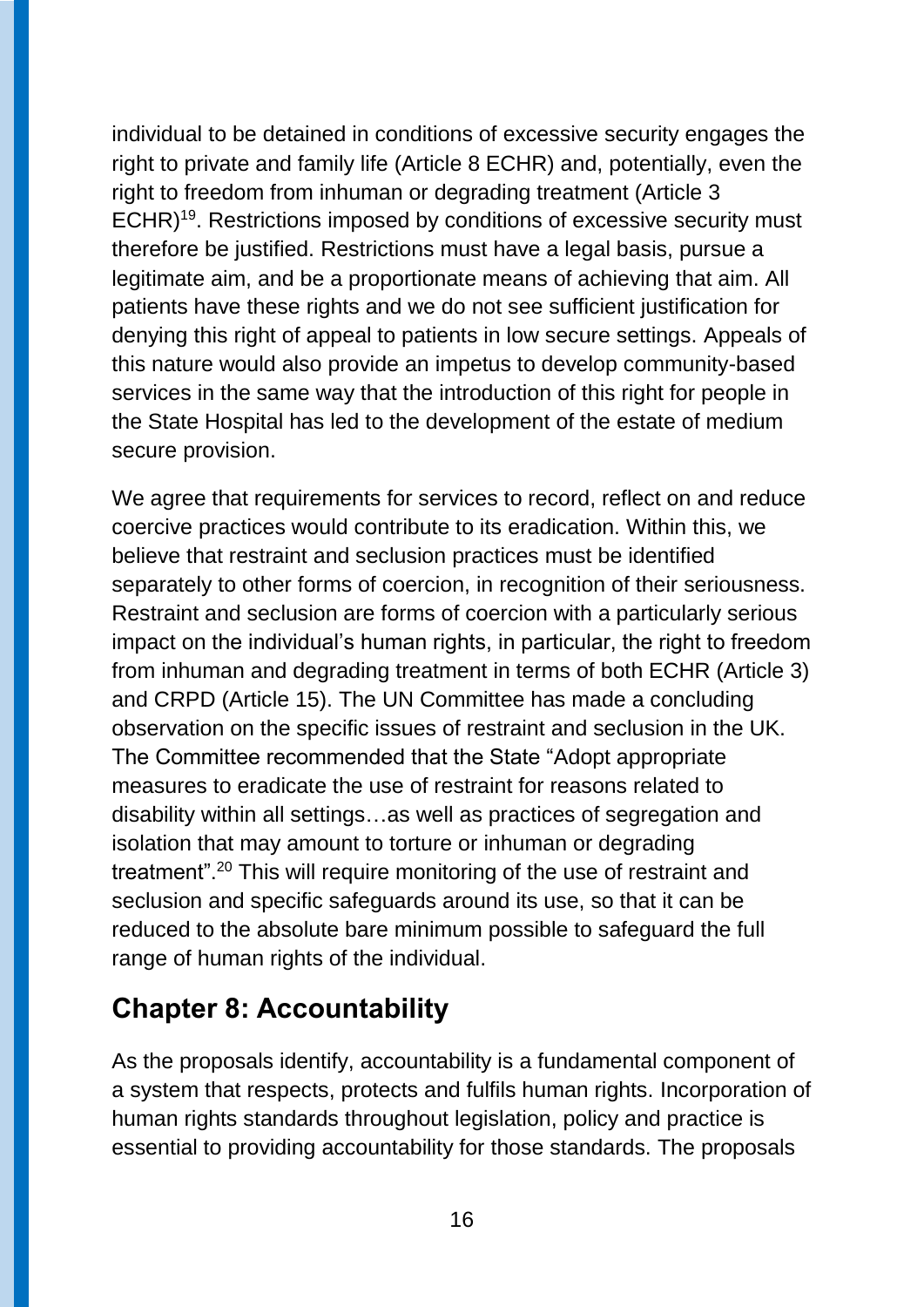consider a range of forms of accountability, all of which are essential components:

- Remedies and access to justice
- Advocacy, advice and support
- The scrutiny and regulatory landscape

This takes account of the importance of accountability throughout the course – from ensuring involvement of people affected in decisionmaking processes, through active monitoring of the impacts of decisions, to providing an effective remedy where rights are not being upheld.

#### **Remedies and access to justice**

The proposals identify that for remedies to be adequate, they must be accessible, affordable, timely and effective. Amongst other things, effectiveness requires that administrative remedies must be challengeable through a judicial procedure. In addition there must be clear consequences for authorities who do not comply with the reparations ordered by a competent tribunal. We have commented on proposals in other Chapters which improve the availability of a route of challenge to a judicial body and could introduce consequences for nonenforcement. This is an area which has been lacking in mental health legislation in some regards, particularly in the case of Recorded Matters. We therefore support proposals to strengthen the Mental Health Tribunal's powers to grant Recorded Matters to allow them to require action by authorities. The power to require the provision of care and support to avoid the need for compulsion could provide an enforceable right to voluntary treatment, where that has been unreasonably denied. This could guarantee the right of people with a mental illness to access services in the least restrictive environment, to be actively engaged in determining their treatment, and to be assisted in social reintegration. We would, however, like to see clarity on the consequences for nonenforcement of an order of the Tribunal.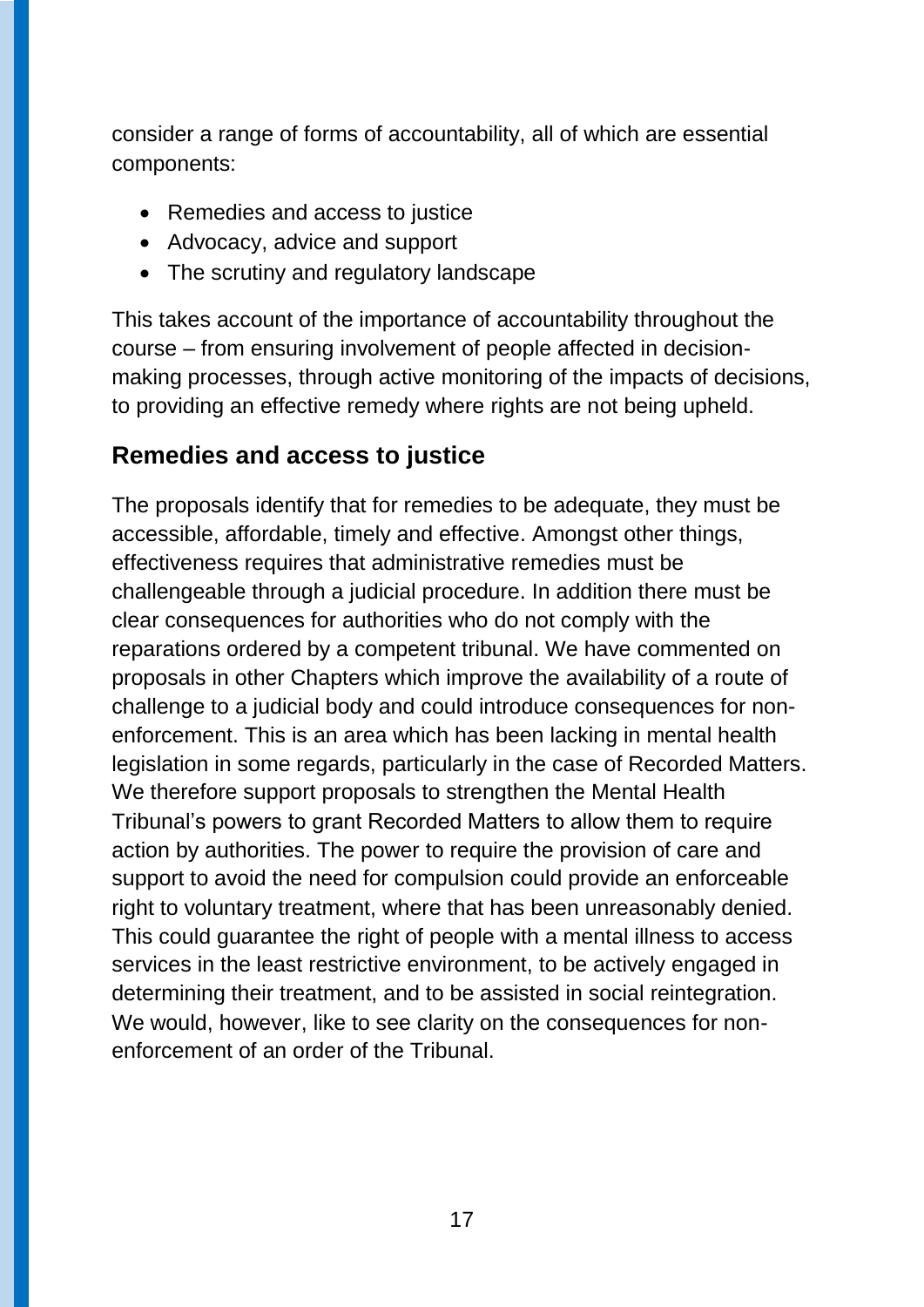### **Investigating deaths**

The Commission responded in detail to the Mental Welfare Commission's recent consultation on investigating deaths occurring during compulsory care and treatment. Building on our work examining [the adequacy of arrangements for investigation of deaths in the prison](https://www.prisonsinspectoratescotland.gov.uk/publications/independent-review-response-deaths-prison-custody)  [context](https://www.prisonsinspectoratescotland.gov.uk/publications/independent-review-response-deaths-prison-custody) we highlighted areas where the Mental Welfare Commission's proposals needed to be strengthened to help fulfil the procedural requirements of Article 2 ECHR.

We will not repeat that analysis here, however, building on the Deaths in Custody Review, the key recommendation was that "a separate, fully independent investigation should be undertaken into each death in […] custody".<sup>21</sup> The report considered the key features of an independent body, all essential to ensuring accountability. These include that "its functions and remit – including, for example the timescales for investigation, the parties that must be involved in an investigation, and related complaints/appeals processes – should be set out in statute and explicitly linked to human rights standards".

### **Complaints**

The Commission considers that regulators, scrutiny bodies and ombudspersons play an essential role in addressing accountability gaps which has not yet been fully harnessed. This applies to the handling of complaints as well as the broader role of these bodies in monitoring and regulating the implementation of human rights. The Commission believes it will be necessary to build into their role, duties to implement their mandates in a manner that is consistent with and gives further effect to human rights. This could complement the proposals for an HRE which could be taken into account in the assessment of complaints. Complaints and access to justice are areas with significant crossover with the Human Rights Bill and the ideas outlined in the proposals should be developed in tandem with the proposals of the Human Rights Bill.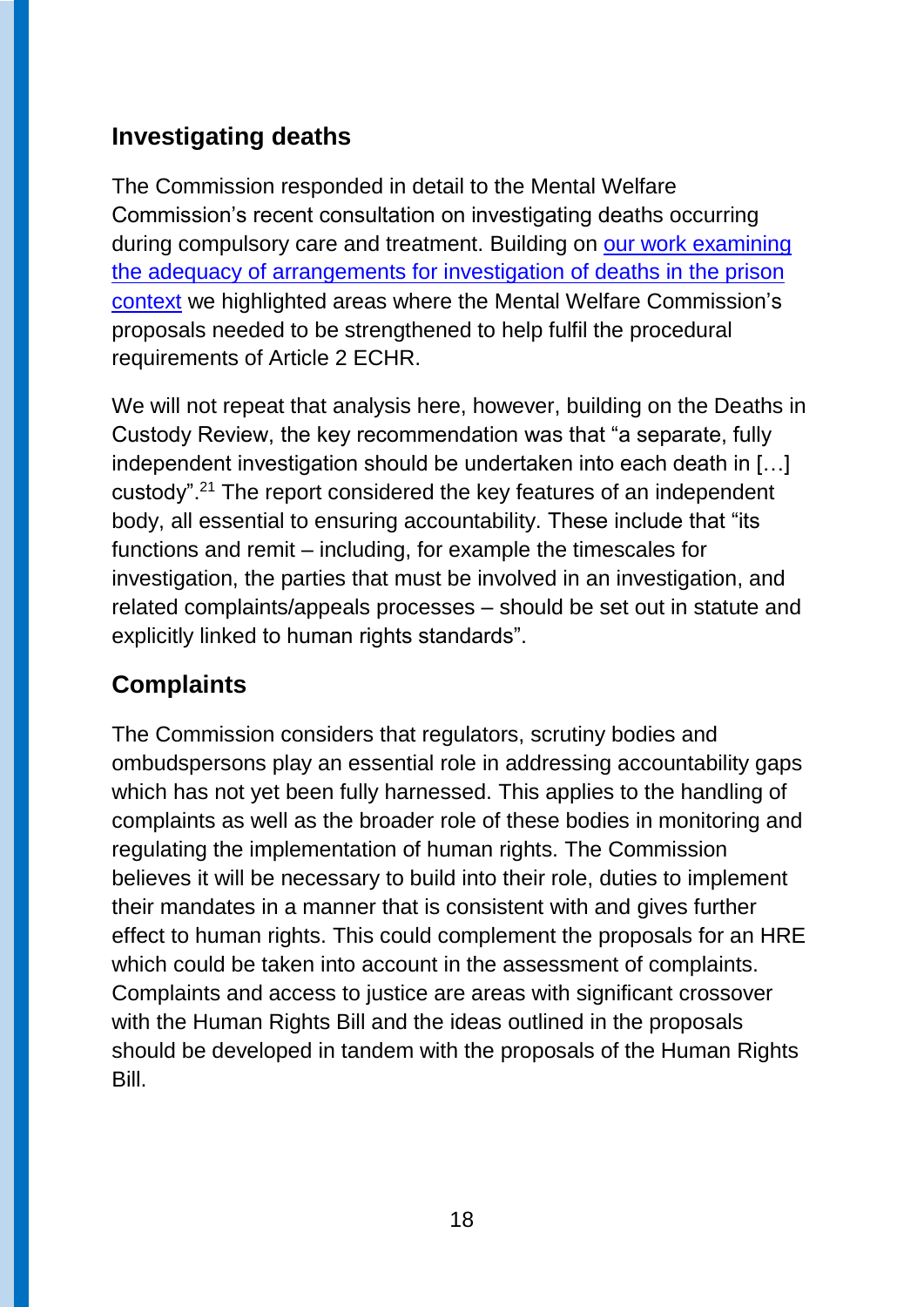### **Collective complaints**

The question of possible additional powers for the Scottish Human Rights Commission is addressed at Chapter 5 above.

### **The scrutiny and regulatory landscape**

The role of regulators, scrutiny bodies and ombudspersons could be significantly enhanced by powers to provide consequences for nonenforcement. We support the proposals to extend the role of the Mental Welfare Commission in particular.

## **Chapter 9: Children and young people**

Some of the areas raised in this chapter are within the expertise of the Children and Young People's Commissioner Scotland, particularly regarding the treatment of 16 & 17 year olds and the operation of capacity and supported decision-making for children. We offer comments primarily in relation to the implementation of CRPD and of wider human rights duties.

## **Principles**

We agree that the current child welfare principle is broadly consistent with Article 3 UNCRC and also reflects Article 7(2) CRPD. The principle may need to be expanded to reflect respect for the evolving capacities of children in line with Article 12 UNCRC and Article 7(3) CRPD. Article 7(3) states:

"States Parties shall ensure that children with disabilities have the right to express their views freely on all matters affecting them, their views being given due weight in accordance with their age and maturity, on an equal basis with other children, and to be provided with disability and age-appropriate assistance to realize that right."

Incorporating this aspect highlights the respect for a child's will and preference as a balance against over-reliance on a best interests approach. Article 7(3) recognises that the evolving capacities of a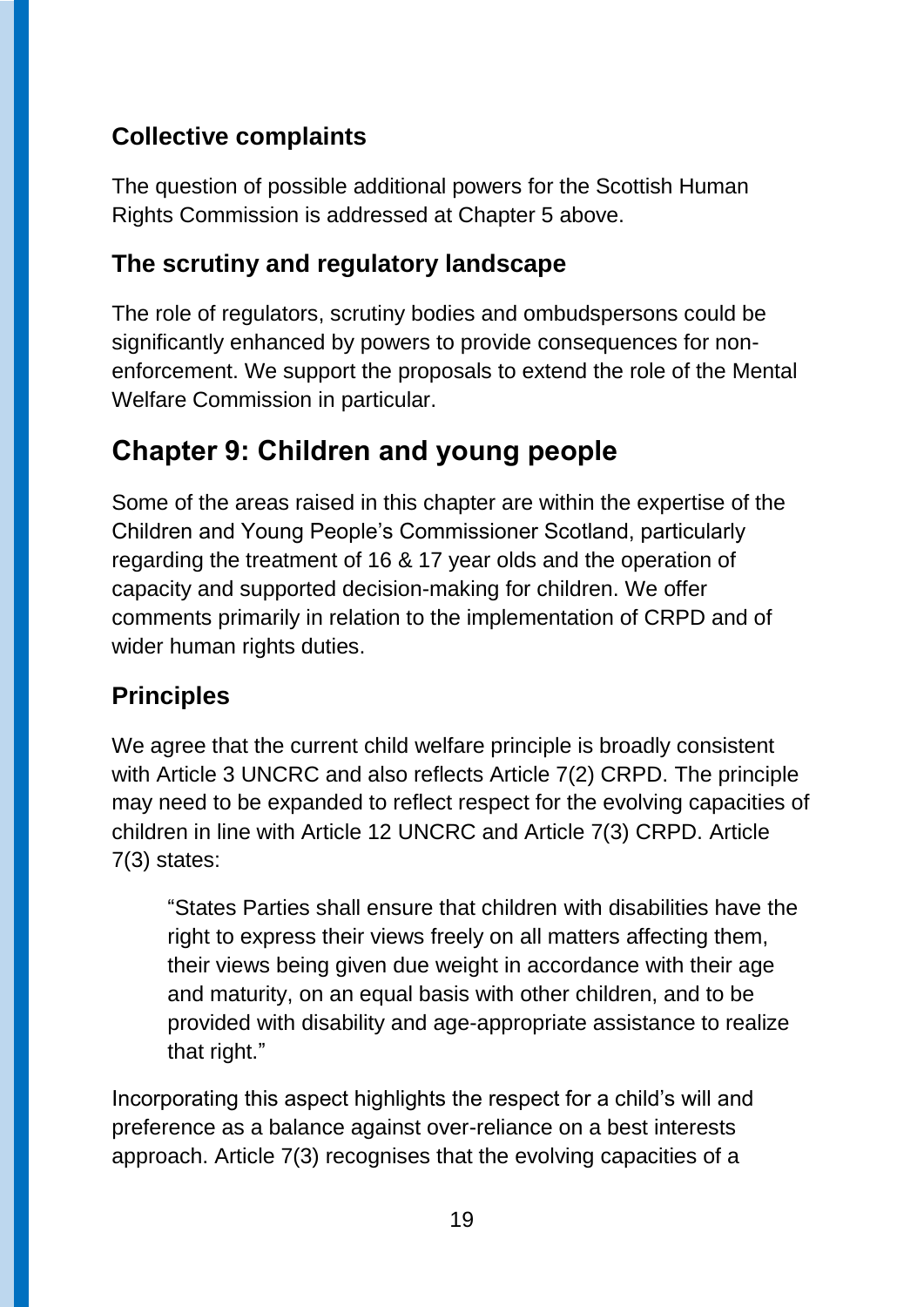disabled children must be given as much weight as for a non-disabled child, and highlights the need for support to evolve and express them where needed.

#### **Rights to support**

Our comments in relation to a statutory duty to meet minimum core obligations in Chapter 2 apply equally to the proposal in relation to children with mental disorder. In the development of that minimum core, we believe that specific requirements for children will be evident. Specialist services for children, especially in-patient services, would be one such element, emerging from UNCRC, CRPD obligations and other principles of international law. For example, the Havana Rules 1990 (United Nations Rules for the Protection of Juveniles Deprived of their Liberty) stipulate:

28. The detention of juveniles should only take place under conditions that take full account of their particular needs, status and special requirements according to their age, personality, sex and type of offence, as well as mental and physical health, and which ensure their protection from harmful influences and risk situations. The principal criterion for the separation of different categories of juveniles deprived of their liberty should be the provision of the type of care best suited to the particular needs of the individuals concerned and the protection of their physical, mental and moral integrity and well-being.

29. In all detention facilities juveniles should be separated from adults, unless they are members of the same family. Under controlled conditions, juveniles may be brought together with carefully selected adults as part of a special programme that has been shown to be beneficial for the juveniles concerned.

We agree with the proposals to strengthen accountability and routes of challenge for the delivery of section 23 and to extend the duty beyond inpatient services. The development of specialist services is closely linked to a duty of progressive realisation and the use of maximum available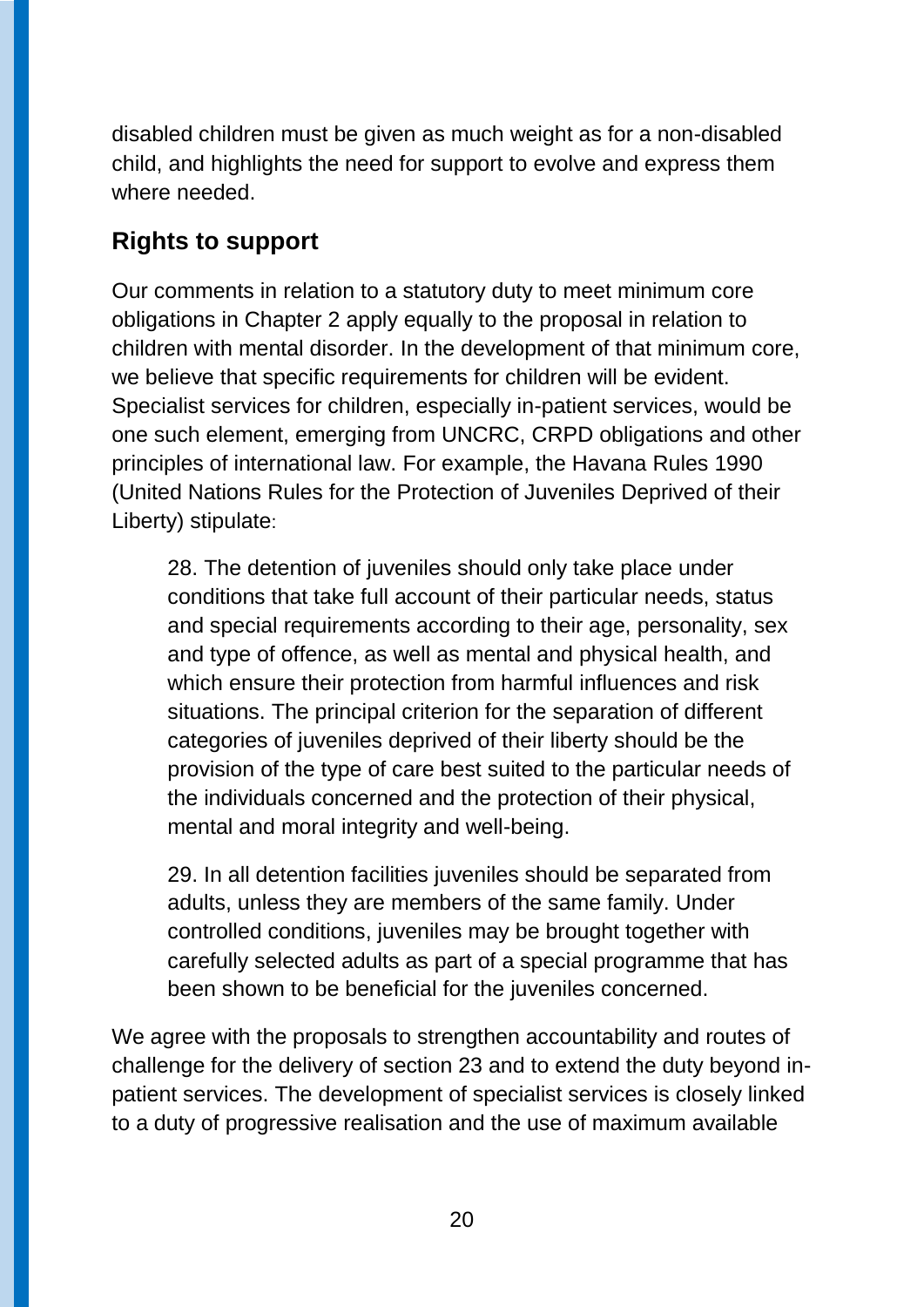resources. The general duties discussed in Chapter 2 could support these new accountability duties.

#### **Crisis services**

The concerns outlined by practitioners about the use of mental health services to address gaps in the system raises a number of human rights issues, including regarding the right to health, liberty and equal recognition before the law. The proposals to develop child-centred alternatives to psychiatric care and provide additional safeguards for emergency detention of children are important. Emergency detention always indicates a need for early review, in order to comply with the requirements of Article 5.4 ECHR, however, we agree that this is especially important where it is known that its use is already subject to question.

### **Safeguards for treatment**

We believe that specific attention requires to be given to the use of restraint and seclusion on children and young people, in line with the CRPD Committee's Concluding Observations in 2017 which require strategies "to identify and prevent the use of restraint for children and young persons with disabilities". <sup>22</sup> Consideration should be given to whether the particular situation of children and young people requires a ban on restraint and seclusion.

## **Chapter 10: Adults with Incapacity proposals**

The Commission responded in detail to the Adults with Incapacity (Scotland) Act 2000 – Proposals for Reform in 2018. <sup>23</sup> We understand that responses to that consultation will be considered by the Review and, as requested, we will not repeat the detail of our positions. They remain our current positions. We summarised our view on the goals of incapacity reform from a human rights standpoint:

"Fundamentally, we believe the legislation must be framed as a supportive piece of legislation, which exists to provide support to individuals whose capacity may be limited, rather than to remove such capacity from them. This can, at times, require what might be considered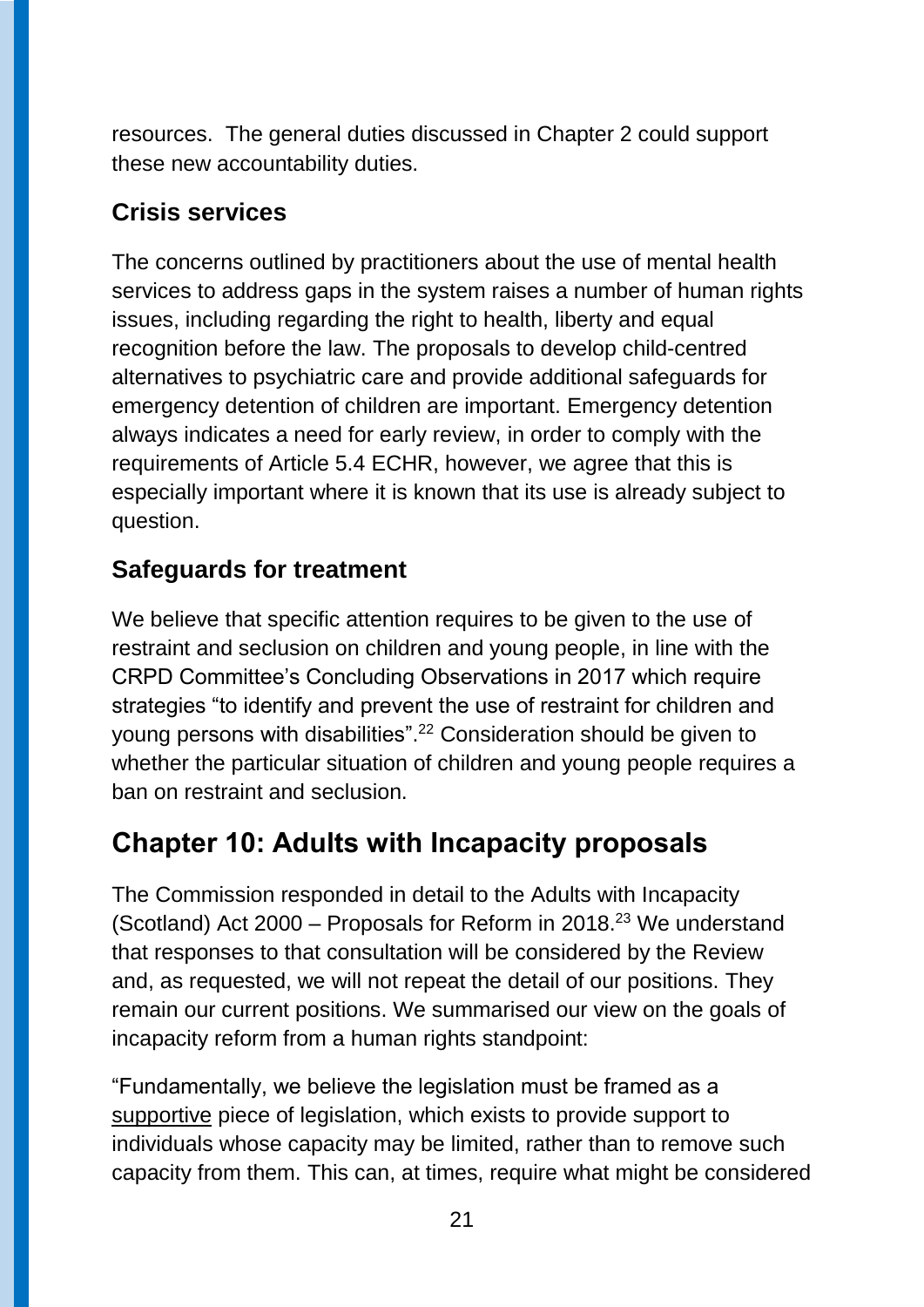"100% support", based on the "best interpretation of will and preferences"<sup>24</sup> but it is crucial that it is always conceived as support, to move away from an acceptance that some bright line exists whereafter a person's legal capacity may be restricted by legislation.

It is fundamental to a shift towards supported decision-making that, in all instances, effort is directed towards enabling the individual to express their "will and preferences" and make a decision before any other type of intervention is considered. This must be supported by meaningful and robust obligations."

We consider that a reframing of the system to provide three tiers of supporting agent furthers these aims. Broadly speaking, we support the five proposals outlined at p.152.

### **Decision-making Supporter**

We support the creation of a role which gives clear authority to support the individual in making decisions and in having those decisions legally recognised. We also agree that investigatory powers where there are concerns about the actions of a supporter are required. These proposals are in line with CRPD General Comment No.1 which states *"Legal recognition of the support person(s) formally chosen by a person must be available and accessible, and the State has an obligation to facilitate the creation of support…This must include a mechanism for third parties to verify the identity of a support person as well as a mechanism for third parties to challenge the action of a support person if they believe that the support person is not acting based on the will and preference of the person concerned"*

#### **Co-decision maker and Decision-Making Representative**

In our 2018 response, we explained our view that a binary vesting of capacity (in either the individual or someone else) can and should be avoided. Rather, mechanisms should be created which allow an appointed person to sit alongside the individual to support them in the exercise of their capacity. We considered that there was a role for a codecision making role with the following characteristics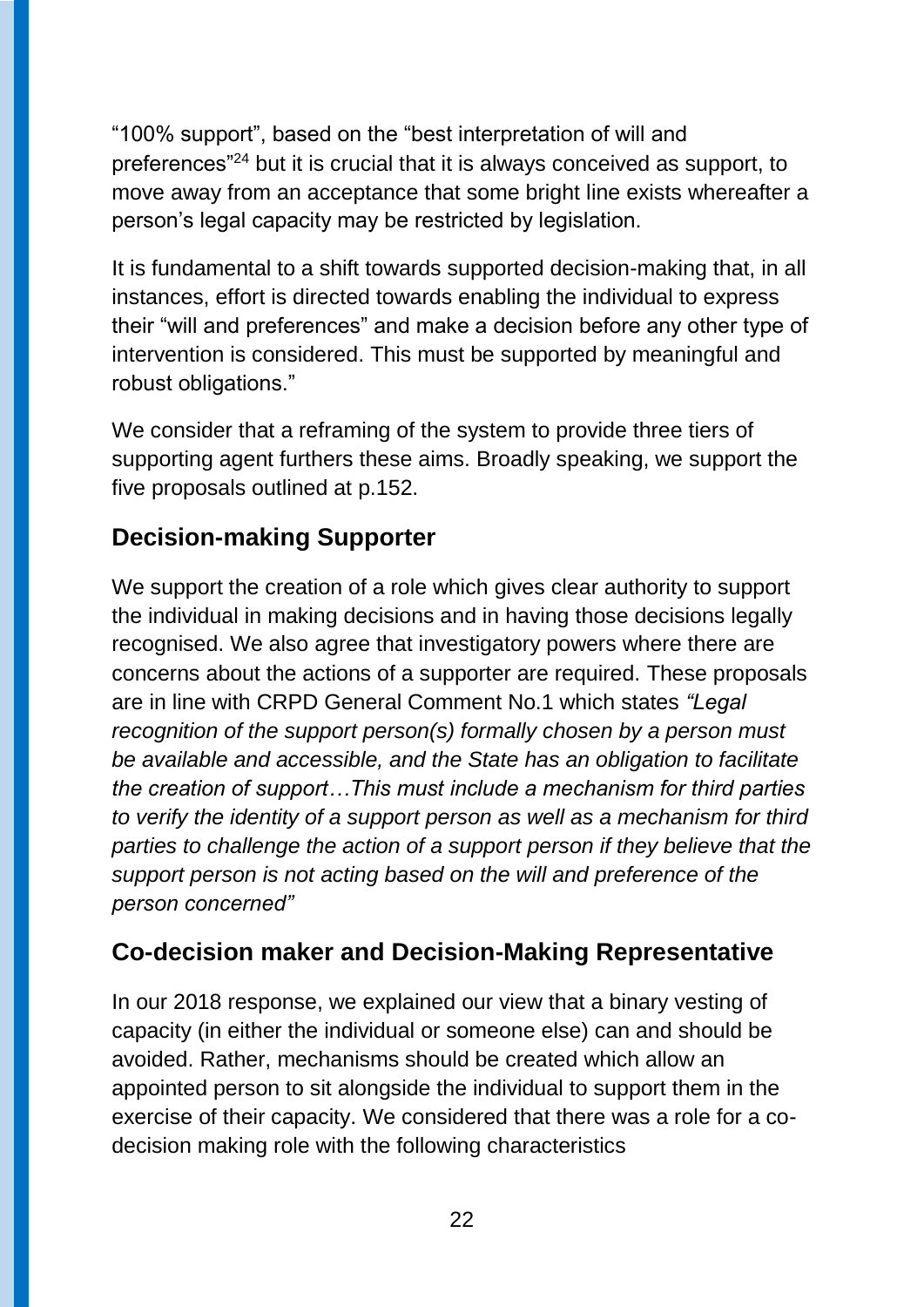- the individual could appoint such a person or someone with an interest could apply to be appointed
- no one could be appointed against the wishes of the individual
- $\bullet$  the individual would be able to end the appointment<sup>25</sup>
- the appointed person would have a duty to ascertain the individual's will and preferences as far as possible
- the appointed person could not act against the wishes of the individual
- legal authority would be shared between the individual and the appointed person
- the appointed person could help the individual to make a decision and to implement it. For example, an individual might be able to decide where they wish to live or that they want to have care but may have more difficulty taking the necessary steps to enact that, where the appointed person could assist by e.g. signing tenancy agreements, dealing with social work, setting up direct debits.

The new proposals for a Decision-Making Representative may be an alternative way of avoiding a binary vesting of capacity. If the Decision-Making Representative is bound by the framework of Supported Decision-Making, ADM test and use of the HRE framework, their role is more clearly that of supporting the exercise of the individual's will and preference.

However, we consider that it remains important that the individual should not be appointed against the express wishes of the individual, and that the adult should be able to end the appointment, without which it represents a form of substitute decision-making.

As we said previously, we believe any appointment of this nature requires judicial oversight. In relation to other aspects of the application process, our 2018 response provides our views. In particular, we continue to believe there should be a requirement in all these cases that, in any contentious matter, the judicial authority must meet the adult to whom the application relates, including if this requires a visit to the adult.

We recognise the need for emergency applications which could be considered on the papers. It should be necessary, in that application, to demonstrate that concerted attempts have been made to enable the adult to exercise their legal capacity in relation to this decision insofar as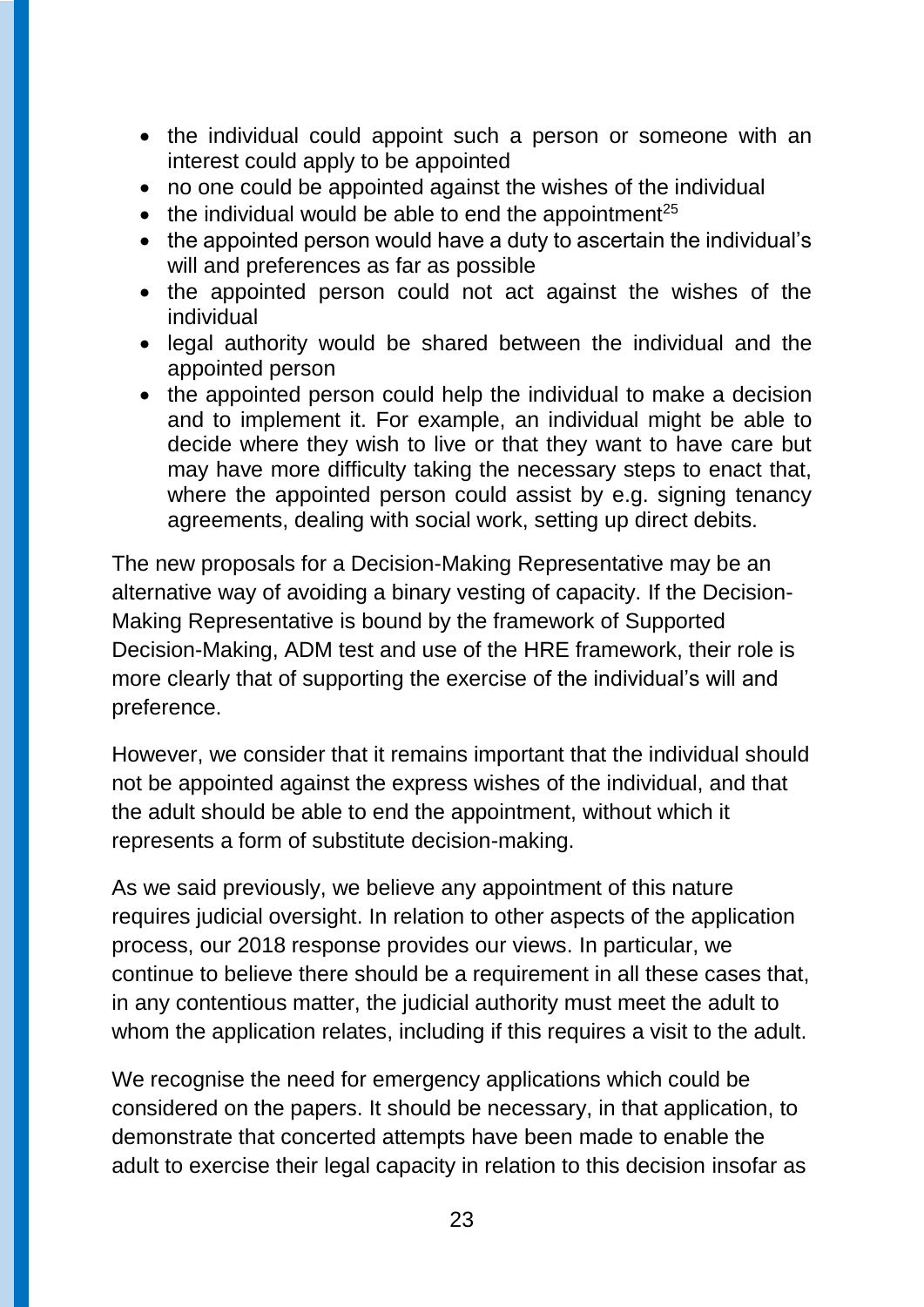possible, with reference to the supported decision-making framework, ADM test and HRE framework.

Where questions of deprivation of liberty are concerned, Article 5(4) ECHR requires both "speedy review" of the lawfulness of detention and continuing review "at regular intervals", particularly in circumstances where the grounds for detention are susceptible to change over time, such as mental health<sup>26</sup>. There should therefore be provision for speedy review as soon as possible after the emergency period.

#### **Power of Attorney**

General Comment No.1 supports both trusted support persons and advance planning measures<sup>27</sup> and we believe that Attorneys remain a worthwhile mechanism for facilitating this. We agree that their role needs to be clearly re-oriented around supporting the will and preference of the individual. Placing them within the framework of supported decisionmaking and HRE may assist, however, we do have concerns about the expectation on lay attorneys to be able to carry out such processes, even if more informal. Significant support and guidance would be necessary both before taking on the role and while performing it. In particular, we think understanding of the supported decision-making framework must be emphasised, as a way of conveying the core messages of General Comment No.1.

As regards potential deprivations of liberty, clear safeguards are required and we agree that the present uncertainty regarding the use of Powers of Attorney should be remedied. We consider that individuals should be able to make advance decisions in relation to arrangements which may amount to a deprivation of liberty, as an exercise of their legal capacity. A significant degree of specificity would require to be stipulated in order for such advance consent to be valid in potentially very distressing circumstances. It would also be essential that individuals truly understood what they were consenting to. This would require in-depth discussion with any person drawing up a Power of Attorney and the criteria should be designed in such a way as to ensure this takes place. A programme of education for solicitors practicing in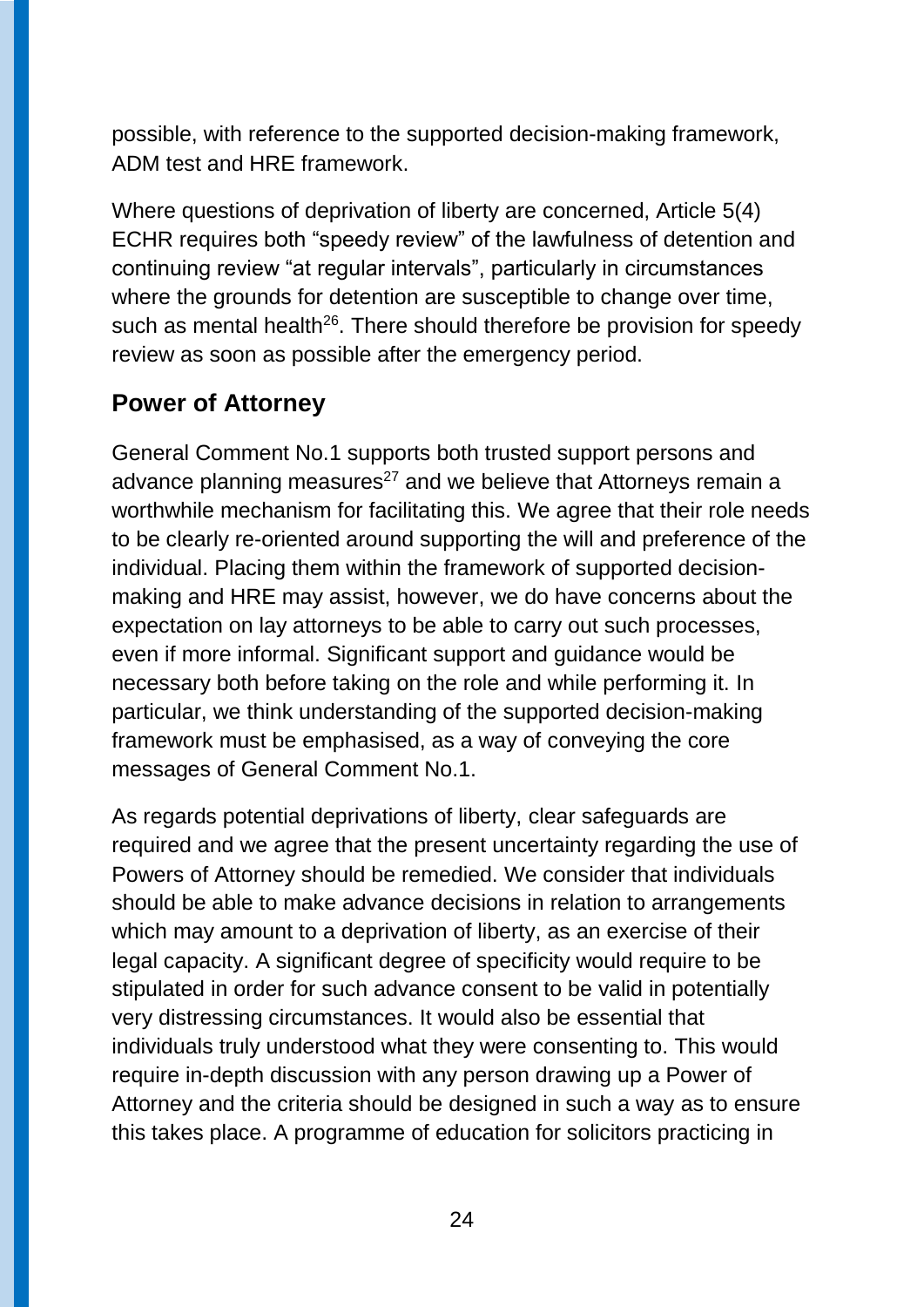this area and for individuals considering Powers of Attorney would be advisable.

ECHR caselaw*<sup>28</sup>* highlights the need for sufficient safeguards against arbitrariness, including access to a judicial procedure capable of determining the lawfulness of the individual's detention, even where consent is provided by an authorised person, and periodic compulsory examination for the purpose of assessing whether an individual needs to remain in detention<sup>29</sup>. Regular review of a deprivation of liberty under the authority of an Attorney should therefore be an automatic requirement.

### **Part 5: Medical Treatment and Research**

We consider that amendments to Part 5 are required to improve recognition of the adult's will and preferences and to regulate the use of force.

#### **Force, detention and the relationship with the 2003 Act**

The use of force or detention if "immediately necessary"<sup>30</sup> engages the right to private and family life (Article 8 ECHR) and, could, in severe circumstances engage the prohibition of inhuman and degrading treatment (Article 3 ECHR).

We believe therefore that additional safeguards are required. If force or detention are required, they should be subject to judicial consideration.

#### **Access to Justice**

In our 2018 response, we highlighted that any procedure must begin with specific steps to support the adult to make a decision and exercise their legal capacity. We believe that guidance on the support to be given to a person to exercise their capacity and reframing authority as that which reflects the best interpretation of will and preference are important steps. We consider that a process for dealing with a person's objection to treatment requires to be provided, amending section 50. At present, section 47 certificates can effectively exclude the adult's views if they are deemed to be incapable. We also consider that a short appeal period should be allowed to elapse before treatment can take place.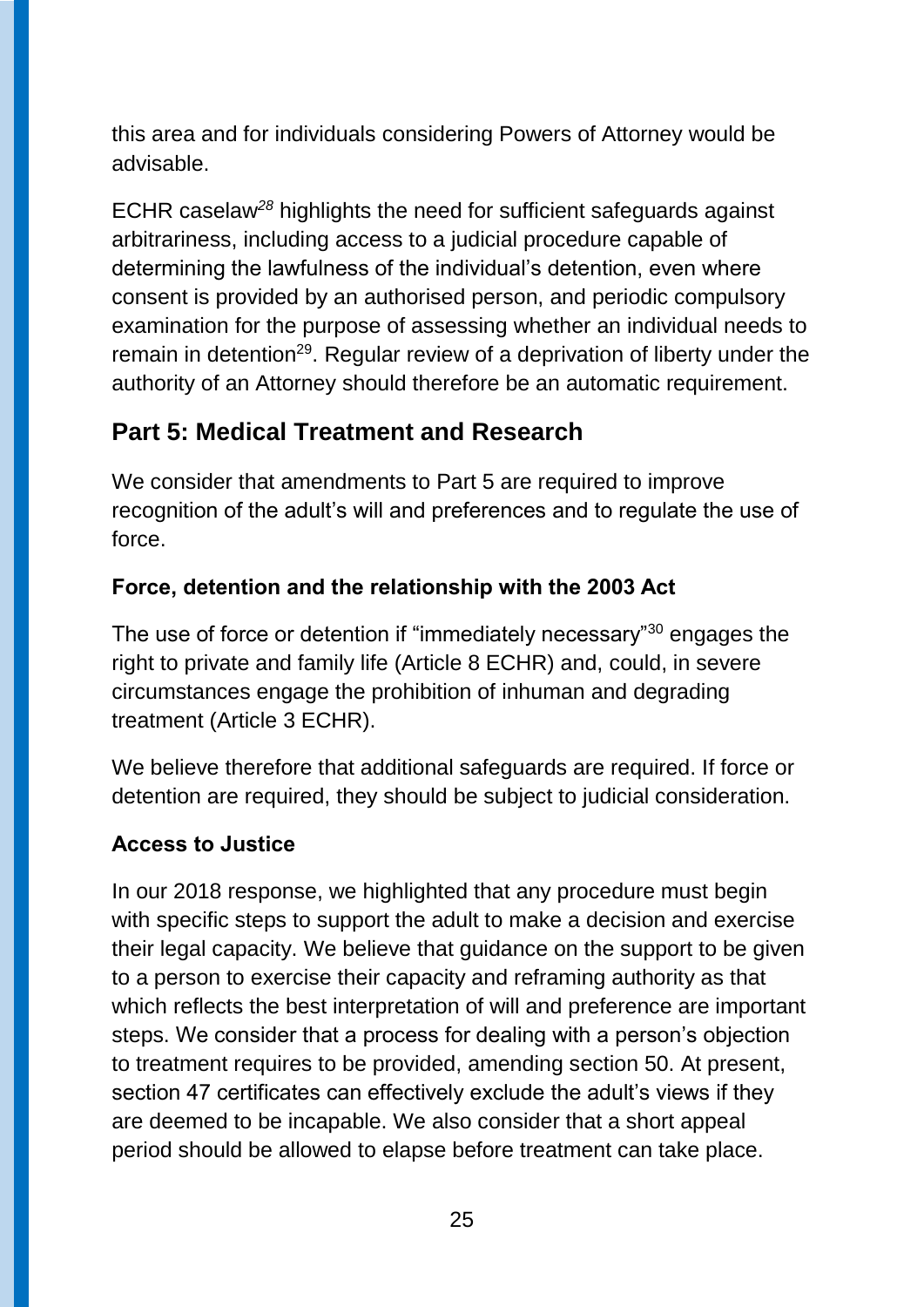## **Chapter 11: Deprivation of liberty**

In our 2018 response we expressed the view that if an adult expresses their wish to be in a place that involves significant restriction of liberty, this can provide valid consent for the purposes of Article 5 ECHR. Combining this with the requirements for supported decision-making in Articles 12 and 14 CRPD, we believe that consent can be construed broadly to encompass a best interpretation of will and preference. We also highlighted a series of steps $31$  that we believed should be undertaken and recorded in order to maximise the exercise of the adult's capacity and respect their will and preference. It will be essential for a clear record of the process to be kept to enable the consent to be validated under scrutiny. In these circumstances, we accept that judicial oversight may not be required in every case. We agree that a standalone right of review for those de facto detained is an important safeguard in these circumstances, with a right for the Mental Welfare Commission to intervene in individual cases. Both the Mental Welfare Commission and nominated interested parties e.g. named persons, independent advocacy, could be designated with the ability to request review on behalf of an individual. We would anticipate that the tiered supporters available under reformed incapacity law would have a key role in this regard.

We have provided our views on authorisation of a deprivation of liberty by an Attorney in Chapter 10 above, which also apply to authorisation by other designated representatives.

As regards the remainder of cases, we favour a judicial process which provides the most robust scrutiny in light of the impact on the individual's human rights (not only Article 5 ECHR but also associated restrictions potentially impacting on Articles 3 and 8 ECHR). Article 5.4 requires that the individual is able to bring judicial proceedings "speedily" to challenge the lawfulness of their detention. The procedure followed must have a judicial character and afford the individual concerned guarantees appropriate to the kind of deprivation of liberty in question. <sup>32</sup> While this does not require automatic judicial review in every case, it is clearly favoured over administrative procedures.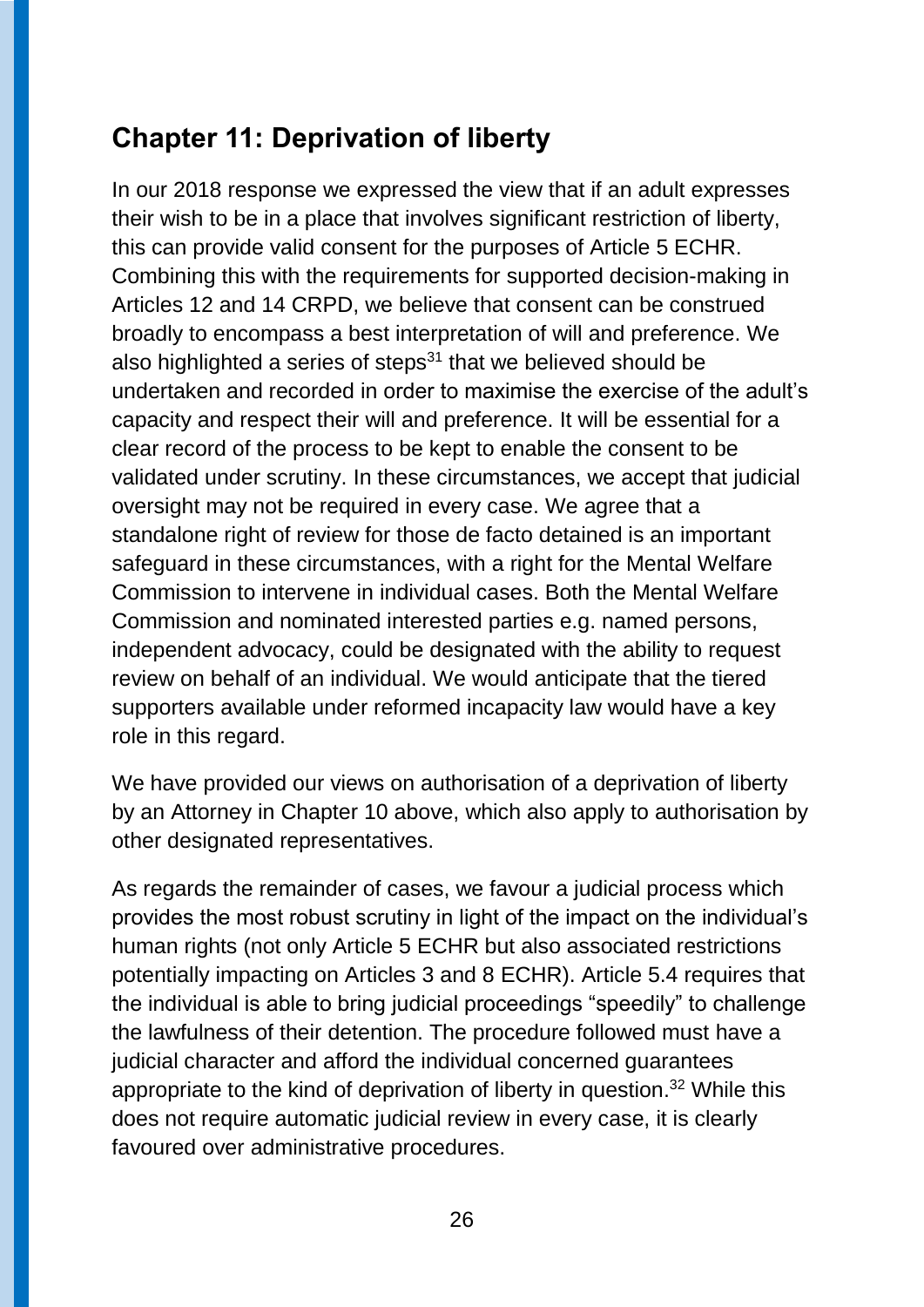## **Chapter 12: Mental disorder**

We have set out above our view on the role of mental disorder as a component of Article 5 ECHR detention. We do not believe that the ECHR requires that a diagnosis of mental disorder be a component of other forms or support or intervention as envisioned across the proposals. We have also explained why we believe that CRPD requires disability-neutral criteria. Accordingly, we do not believe that new legislation should be confined to people with a diagnosed "mental disorder" or requires a specific gateway, and we consider that this is less contentious if the aims of the legislation are positive and supportive. The criteria identified for specific interventions elsewhere in the proposals appear to be adequate to address the human rights requirements involved in specific interventions including, in particular, detention.

## **Chapter 13: Fusion or alignment**

We addressed the question of forum in our 2018 response on Adults with Incapacity and we repeat those views here:

"We do not have a particular view on whether the Sheriff Court or the Mental Health Tribunal is the appropriate forum for these matters and we can see advantages in both. We consider that current Sheriff Court practice would need to evolve significantly in order to meet the needs of those subject to the legislation, however, we think either this or the development of the Mental Health Tribunal could achieve the same ends.

The factors that we consider to be most important to achieve in either forum are:

 **Facilitating the meaningful involvement of the adult**, with sufficiently flexible approaches to do so: As we have highlighted above, we believe there should be a requirement in all these cases that the judicial authority must meet the adult to whom the application relates, including if this requires a visit to the adult. Article 13 CRPD requires that "procedural accommodations" are provided to facilitate the effective role of participants with disabilities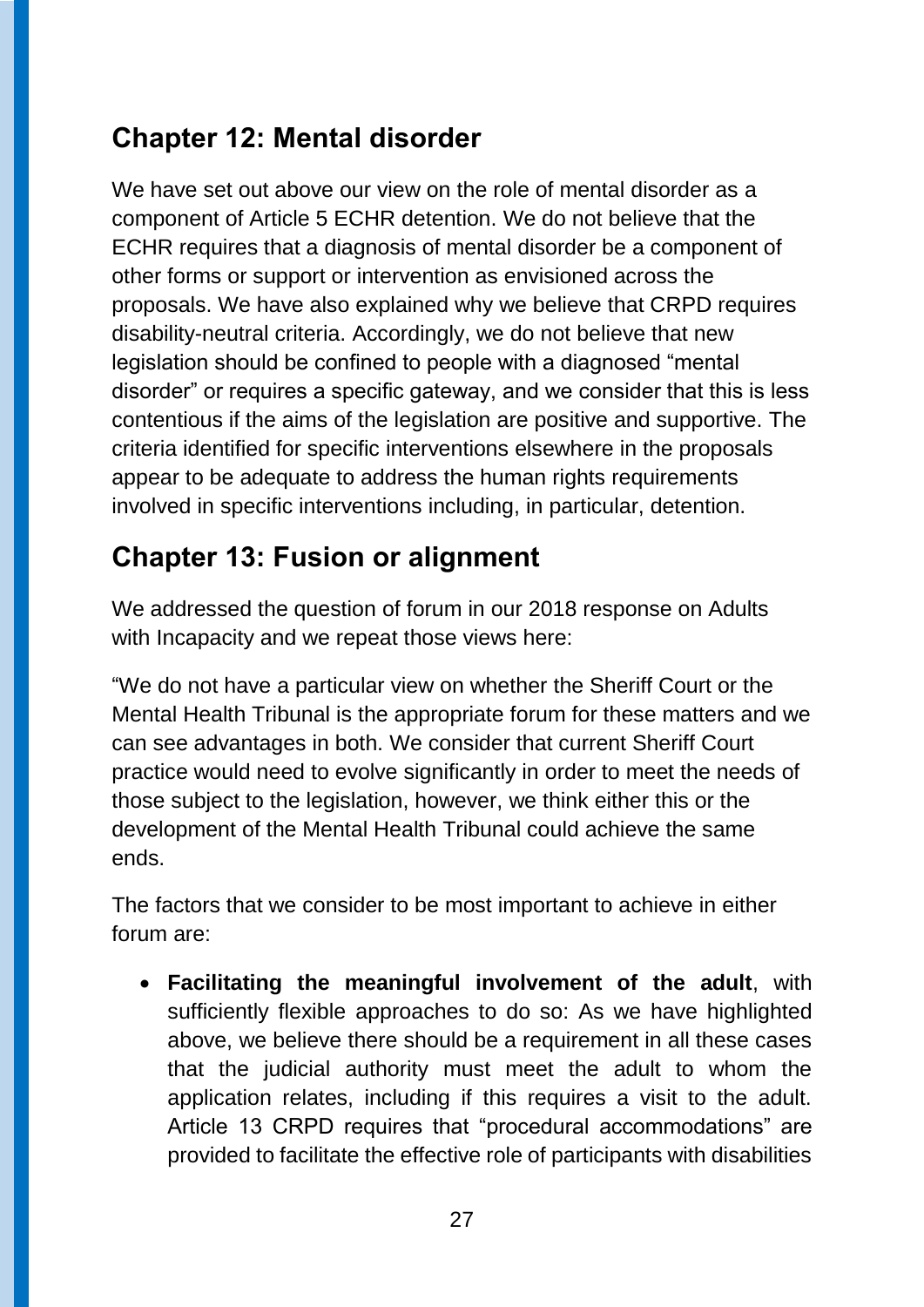and we agree that the focus on flexible options for the participation of the adult are increasingly required. We understand that the procedural rules in Germany's courts require personal contact with the adult which, in practice, encourages the frequent participation of the adult.

- **Specialism**: To date, many of the most useful developments in caselaw have been seen in Sheriffdoms with dedicated AWI Sheriffs. Considerable guidance can also be found by interpreting decisions of the Court of Protection in England. We believe that the development of strong practice can be significantly advanced by the interpretation of the principles in caselaw regarding Scotland's own legislation.
- **Training**: Article 13 CRPD requires "appropriate training" in order to ensure effective access to justice and we agree that it will be essential for all judicial decision-makers to receive comprehensive training in relation to CRPD (in addition to the other matters identified)<sup>33</sup>. They will require to develop a robust understanding of supported decision-making given that it is, after all, a developing and sometimes untested field."

Similarly, we do not have a settled view on the question of fusion or alignment. We do agree that a human rights enablement approach lends itself to fusion legislation, providing a supportive structure for all those who require it, in a disability-neutral manner. We also consider that clarity and simplicity in the law would assist the empowerment of those who fall within its ambit.

 $\overline{a}$ 

<sup>1</sup> Consideration of Petition PE1667: Calling for a review of Scottish mental health and incapacity legislation, 5 December 2017 [http://www.scottishhumanrights.com/media/1743/pe1667-re-mental](http://www.scottishhumanrights.com/media/1743/pe1667-re-mental-health-and-incapacity-legislation-december-2017-002.doc)[health-and-incapacity-legislation-december-2017-002.doc](http://www.scottishhumanrights.com/media/1743/pe1667-re-mental-health-and-incapacity-legislation-december-2017-002.doc)

<sup>2</sup> Explained on p.95 of the Consultation

<sup>&</sup>lt;sup>3</sup> For example, see our response to the consultation on Adults with Incapacity (Scotland) Act 2000 <https://www.scottishhumanrights.com/media/1762/awi-consultation-response-final.docx>

<sup>4</sup> General Comment No.1 (2014) of the Committee on the Rights of Persons with Disabilities, at para.30

<sup>5</sup> Ibid at paragraph 50(b)

<sup>6</sup> [2016] ECHR 462